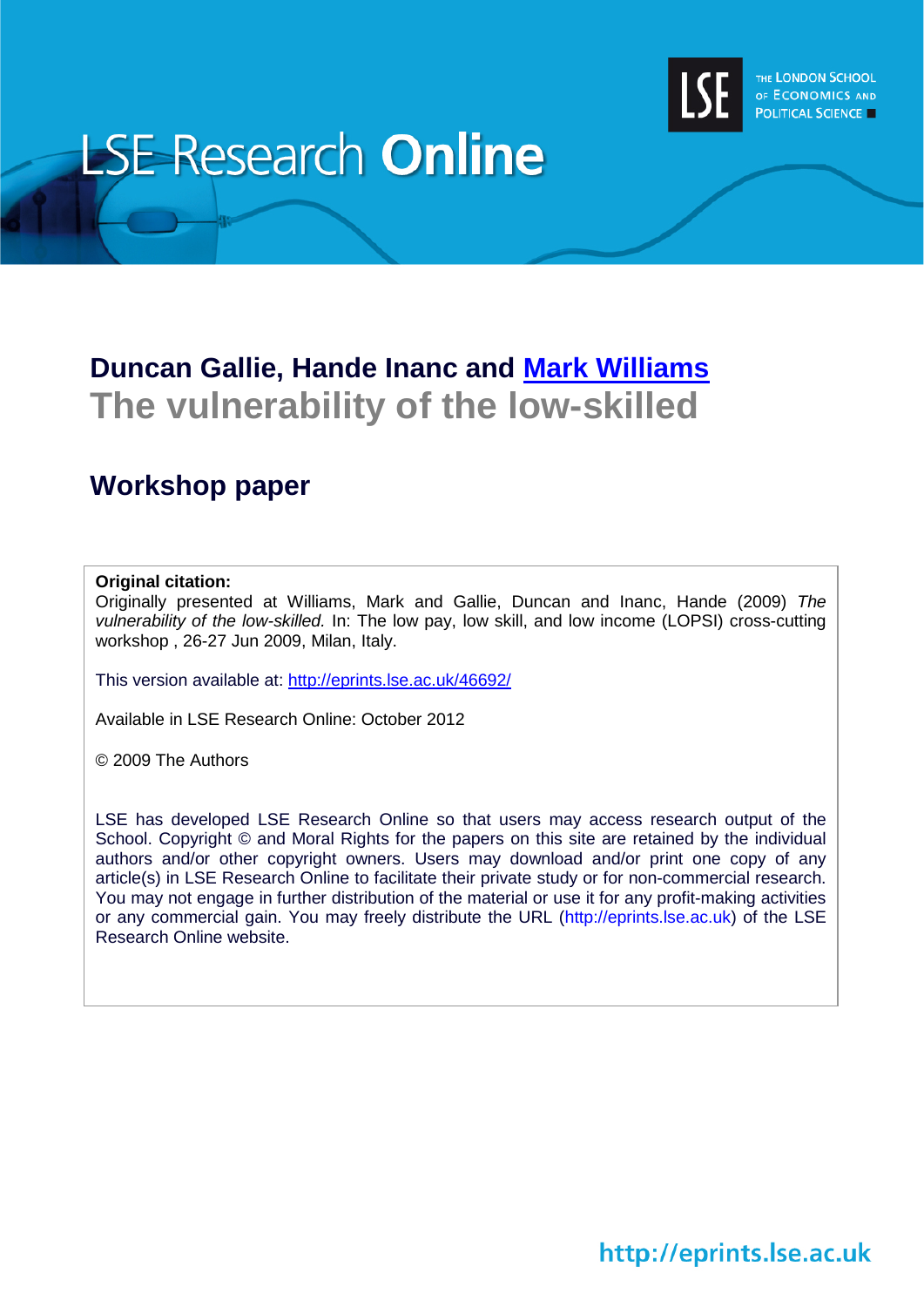#### **The Vulnerability of the Low-Skilled**

Duncan Gallie\*, Hande Inanc\* and Mark Williams\*

#### \*: Nuffield College, University of Oxford

#### Abstract:

The low-skilled are a critical category for analyses of labour market marginalization. Class analysis has tended to depict low-skilled employees as sharing a broadly similar position with respect to both employment and labour market conditions. Their employment relationship is defined by a specific type of contract – the labour contract – characterized by precarious pay, low asset specificity and high job insecurity. This contrasts with employees who benefit from a service relationship which is designed to bind employees to the organization on a longer term basis. Recent neo-institutional theories however have emphasized the diversity of employment conditions between advanced capitalist societies, depending in particular on the nature of their production, employment and welfare regimes. An important issue is whether such divergences apply only to more skilled categories of the workforce (and hence lead to accentuated polarization) or also affect the employment conditions of the low-skilled. Are the low-skilled significantly more integrated into the labour market in some countries than in others and hence less vulnerable in times of economic restructuring? The paper will examine this by comparing a number of EU-15 countries that have been regarded as reflecting contrasting institutional regimes. It will focus in particular on the position of the low-skilled with respect to pay, training and job security.

> Paper Presented at The Low Pay, Low Skill, and Low Income (LOPSI) Cross-cutting Workshop 26-27 June 2009, Milan

Draft Version Please do not quote without authors' authorization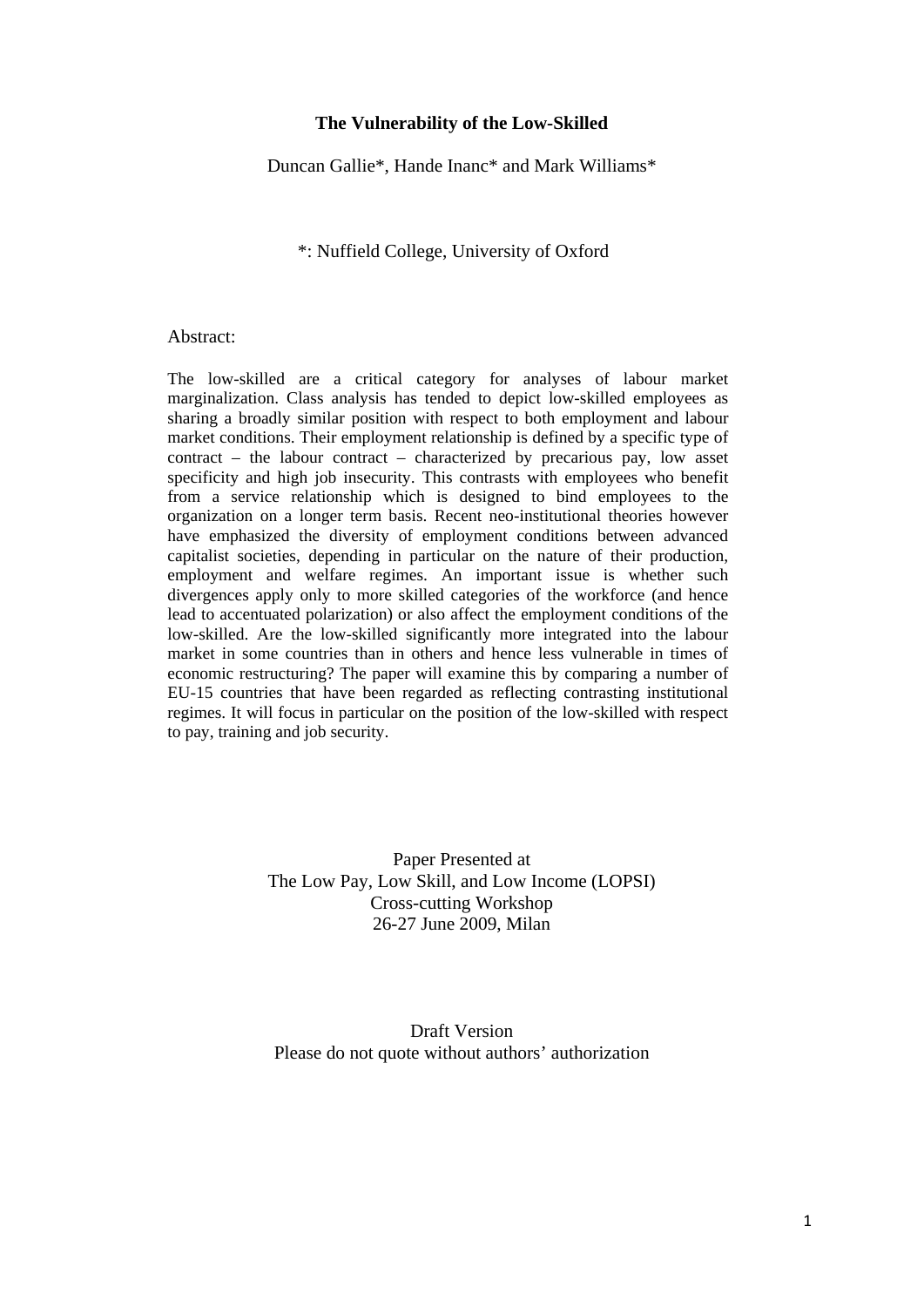#### **1. Introduction**

The low-skilled are a critical group for the analysis of labour market marginalization, as they have traditionally borne the heaviest costs in terms of unemployment in times of economic recession. Their ability to cope with job loss is likely to depend significantly on their experiences in employment. Research on the unemployed has shown the limited efficacy of emergency programmes designed to 'activate' the unemployed through short spells of training, job guidance and financial pressure. It points instead to the importance of examining the employment conditions of the low skilled and the extent to which these provide resources that enhance longer-term employability.

There are in particular three central aspects of the employment conditions of the low skilled that are likely to play an important role with respect to the capacity to reintegrate into employment in the event of job loss. The first is whether or not the job pays enough for people to be able to build up a financial safety net that can support them in periods of financial difficulty. It can be expected that those in jobs which are low paid (conventionally defined as less than two thirds of median earnings) will be particularly unlikely to have been able to develop any type of financial reserve and will be highly exposed to financial deprivation on job loss. Financial deprivation, in turn, has been repeatedly shown to be the primary factor in the extent of psychological distress brought about by unemployment. Psychological distress is likely to undermine people's self-confidence, reducing their ability to actively seek work or to perform effectively when applying for a vacancy. Further when incomes fall abruptly it is likely to be difficult for people to sustain their place in their preexisting social networks, as they will be unable to reciprocate in joint social and leisure activities. There is a risk that they either become isolated or are confined to social networks that are comprised largely of other unemployed people. This locks them out from informal information networks that are crucial for finding work and intensifies psychological distress, potentially creating a vicious spiral of social exclusion.

A second factor is the extent to which their jobs provide them with opportunities for enhancing their skills. The effectiveness of re-training assistance for the unemployed is likely to be heavily dependent on the extent to which people have preserved learning skills. Research on employment has shown a high level of diversity in terms of the opportunities people have in work to learn on the job – whether through formal training or through on-thejob learning. Arguably those who have been in work situations where they have been able to develop their knowledge and abilities will be much better equipped to take advantage of retraining opportunities and will be more self-confident in seeking types of work that involve re-skilling, thereby enhancing their chances of relatively rapid job acquisition.

Finally, future employment opportunities are likely to depend on the prior stability of the jobs people are in. One aspect of this is whether the job is a temporary (fixed-term contract) or regular job. The other is whether or not the person has had a recent experience of unemployment. In both cases, an important underlying mechanism is likely to be specific skill deficit. Temporary workers and those who have been recently unemployed are less likely to have had the opportunity to benefit from in-firm training provision and they are less likely to have the extended work experience that provides the basis for on-the-job learning. For those with experience of unemployment, this is compounded by the evidence of the scarring effect of unemployment. The mechanisms underlying this are still poorly understood. But any extended period out of work is likely to accentuate problems of skill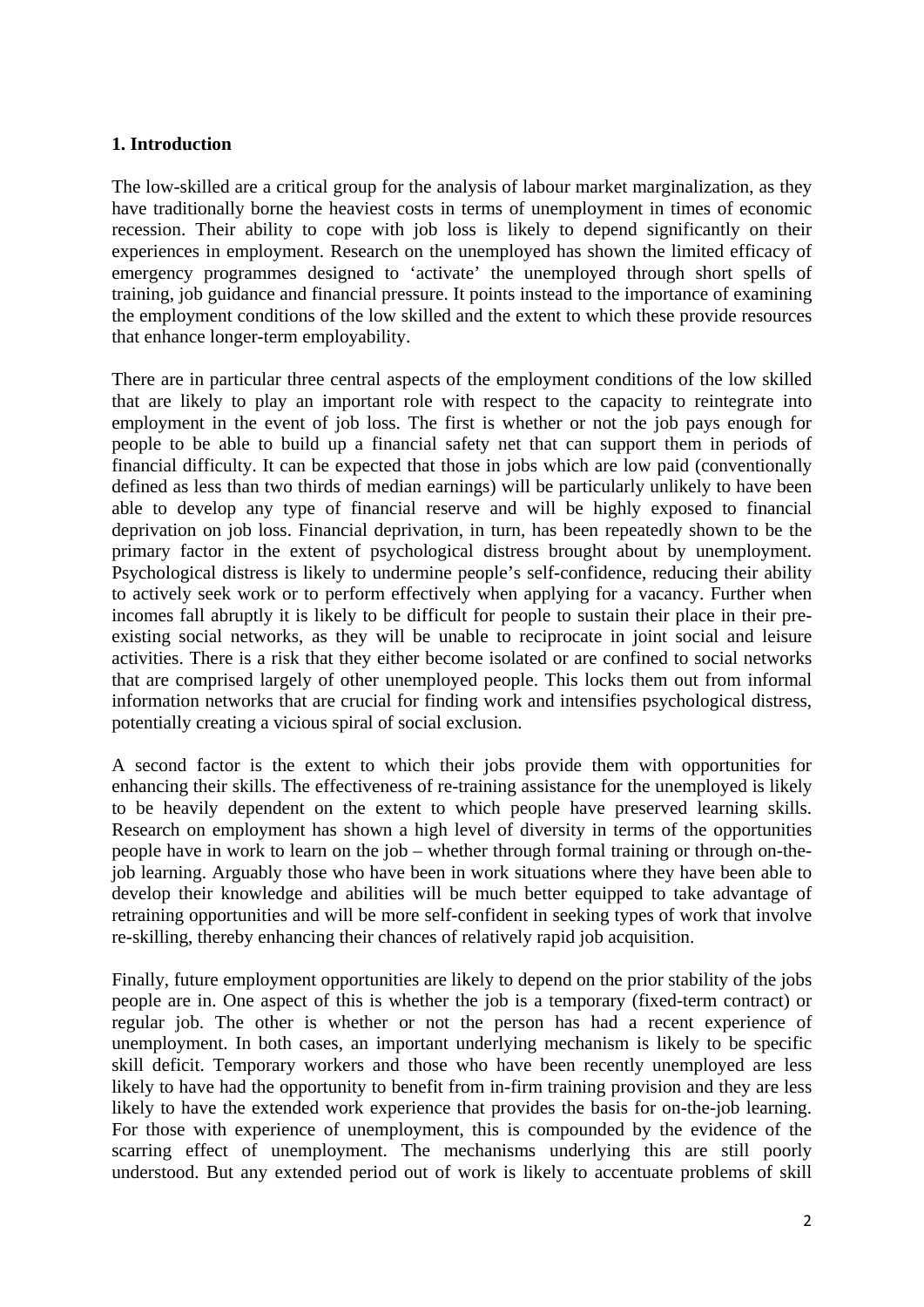deficit, as people are unable to keep pace with new techniques or practice their existing skills. Repeated spells of unemployment may also constitute a negative signal for employers when looking for a new job.

The central issue we address is the vulnerability of the low-skilled in terms of these different job characteristics. It is also important to know whether there is a difference between countries in the extent to which the low skilled are exposed to work conditions that undermine longer-term employability? In practice we have little detailed knowledge for addressing such questions, particularly on a comparative basis. This reflects the fact that, until recently, there has been a lack of adequate data for a detailed examination of the employment conditions of particular categories of employee. While comparative survey data on work conditions increased from the mid-1990s, most surveys provided relatively small sample numbers at national level. The robustness of the evidence dissolved rapidly once an attempt was made to disaggregate the data to examine risks at a more detailed level.

This paper seeks to use the large-scale comparative data sets of the European Labour Force Surveys and the European Survey on Income and Living Conditions to provide an assessment of the vulnerability of the low-skilled in different countries of the European Union. In particular, it seeks to examine whether differences in institutional regime mediate such vulnerability, by providing greater protection for the low-skilled in some countries than in others.

# *Theoretical Approaches and Low-Skilled Work*

There is a long tradition of class analysis in the sociological literature that underlines the vulnerability of low-skilled work as an inherent feature of the employment relationship. Although rooted in a long tradition of Marxian scholarship on the relationship between skill and job substitutability, the argument has been most clearly elaborated in the more recent literature by Goldthorpe drawing on organizational economics and transaction cost analyses (Goldthorpe 2000).

The starting point in such class analysis is that employment contracts will need to take on different forms in relation to the different kinds of work task and work role that employees are required to undertake. It highlights two fundamental 'hazards' that have to be taken into account in designing the employment relationship – the difficulty of monitoring work and the degree of asset specificity of the skills, knowledge and expertise used by employees in performing their work (reflected in the degree to which productive value would be lost if these assets were to be transferred to some other employment). The most efficient type of employment relationship will differ for employees in positions where monitoring costs and asset specificity are low compared to those where they are high. In the former, exemplified in its 'pure form' by the position of the low-skilled, it can take the form of discrete short-term exchange of money for effort (a 'labour contract' much like a spot contract). In modified form, it also partly characterizes the situation of skilled manual and lower-grade non-manual occupations. In the conditions of the labour contract, there is no attempt to secure the relationship between employer and employee on a long-term basis, there is little purpose in encouraging workers to invest in human assets specific to their present employment and turnover is not regarded as a significant cost given high levels of substitutability. This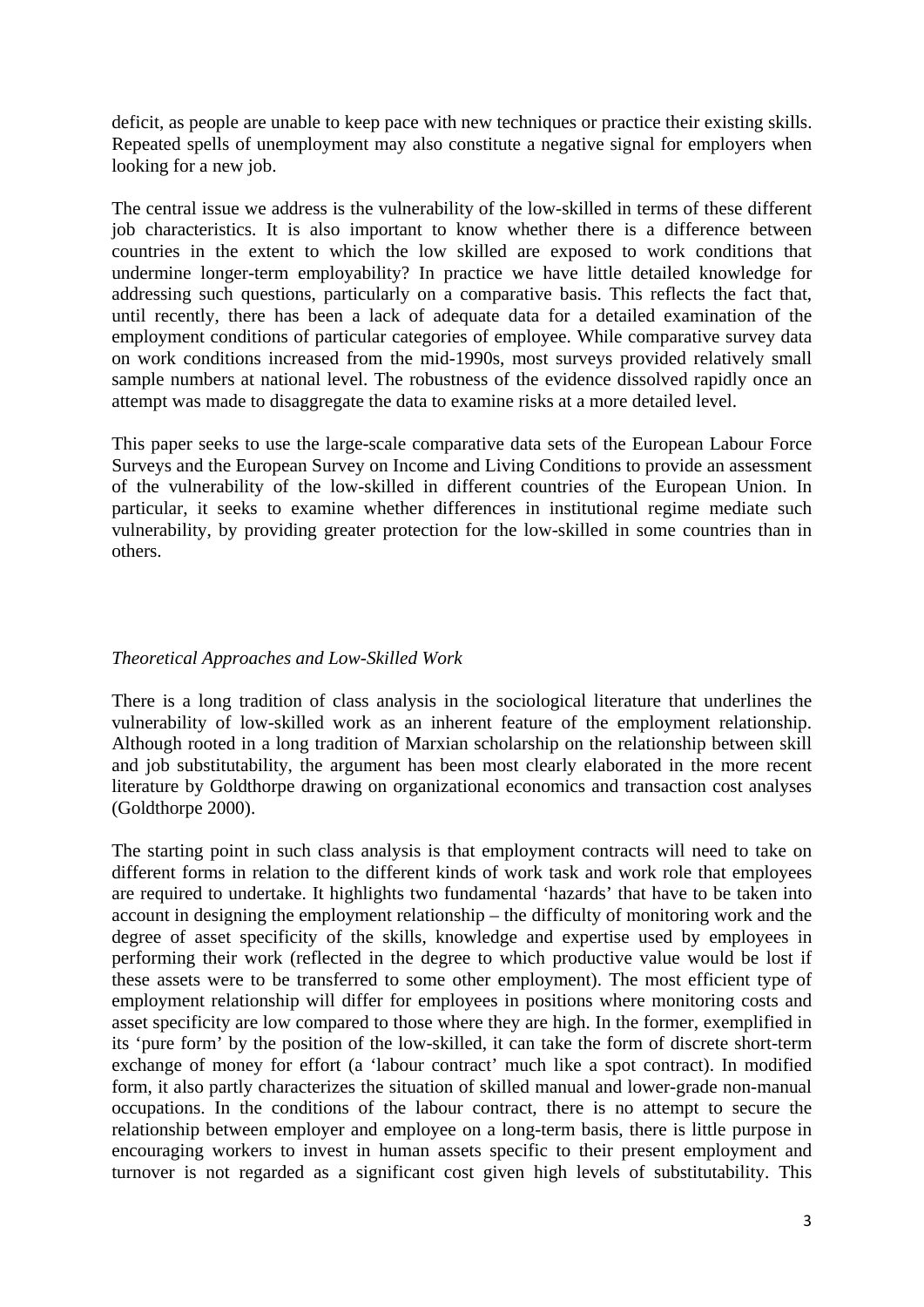contrasts with the situation of professional, administrative and managerial occupations, whose work is highly specialized and often involves delegated authority. For these employees monitoring costs and asset specificity are high and the nature of the employment relationship is based upon a need to encourage high levels of commitment and long-term attachment.

From the point of view of class theory, then, the broad expectation is that patterns will be very similar for low-skilled employees in different advanced capitalist societies. Pay will be kept to the minimum required to obtain requisite effort, training will be absent and the employment relationship will be inherently insecure.

In contrast to this approach, the last two decades has seen the emergence of a new literature focusing on differences between advanced capitalist societies. This perspective can be traced back to the development of 'societal theory' in France in the 1980s, which argued (through a detailed comparison of work organization, labour markets and education in France and Germany) that specific countries have quite different social dynamics as a result of distinctive institutional configurations that had emerged through quite different historical trajectories. In the 1990s, this approach was modified through theoretical perspectives that argued for the importance not of country-specific patterns but of different types of regime that characterized groups of countries. Such regimes were constituted by similar core institutions that generated common patterns of social relationships despite other secondary differences in country institutional patters.

The two regime perspectives that are most germane to issues addressed here are production regime and employment regime theories. Production regime theory sees employer production strategies as varying with respect to their emphasis on diversified quality production or mass production (Soskice 1999). This leads to the development of quite different skill formation systems, varying in terms of their focus on the production of general or specific skills. Countries with a primary focus on specific skills fall into the category of coordinated market regimes, whereas those that focus on general skills are termed liberal market regimes. Germany and the Scandinavian countries are cited as examplars of the former, the UK and the US of the latter. Coordinated labour market regimes are thought to generate substantially better work conditions and investment in individual training than liberal market regimes. However, within the production regime theory literature there has been some divergence about the scope of such benefits for employees. The early literature seems to imply that they are workforce wide, which could be expected to lead to better conditions even among the low skilled (Soskice 1999). Later contributions, however, have argued for the dualistic nature of such regimes, with the benefits primarily accruing to those whose labour market position is best suited to the development of specific skills. For instance, it is suggested that female employees may be largely excluded from such benefits as a result of their more discontinuous work careers (Estevez-Abe et al. 2001).

The employment regime approach is rooted in the insights of the earlier welfare regime literature (Esping-Andersen 1990; Korpi 1978; Korpi 2006; Stephens 1979) which argued that a key determinant of institutional structure is the power of organized labour in terms both of union strength and the duration of social-democratic party control of the state. Where unions have strong membership and are significantly involved in national decision making and where social democratic parties have been in control for long periods of time, employment and social policies can be expected to be more inclusive, with higher benefits for those in more marginal positions. Such 'inclusive regimes' could be expected to be particularly beneficial with respect to the low skilled. In contrast, the coexistence of relatively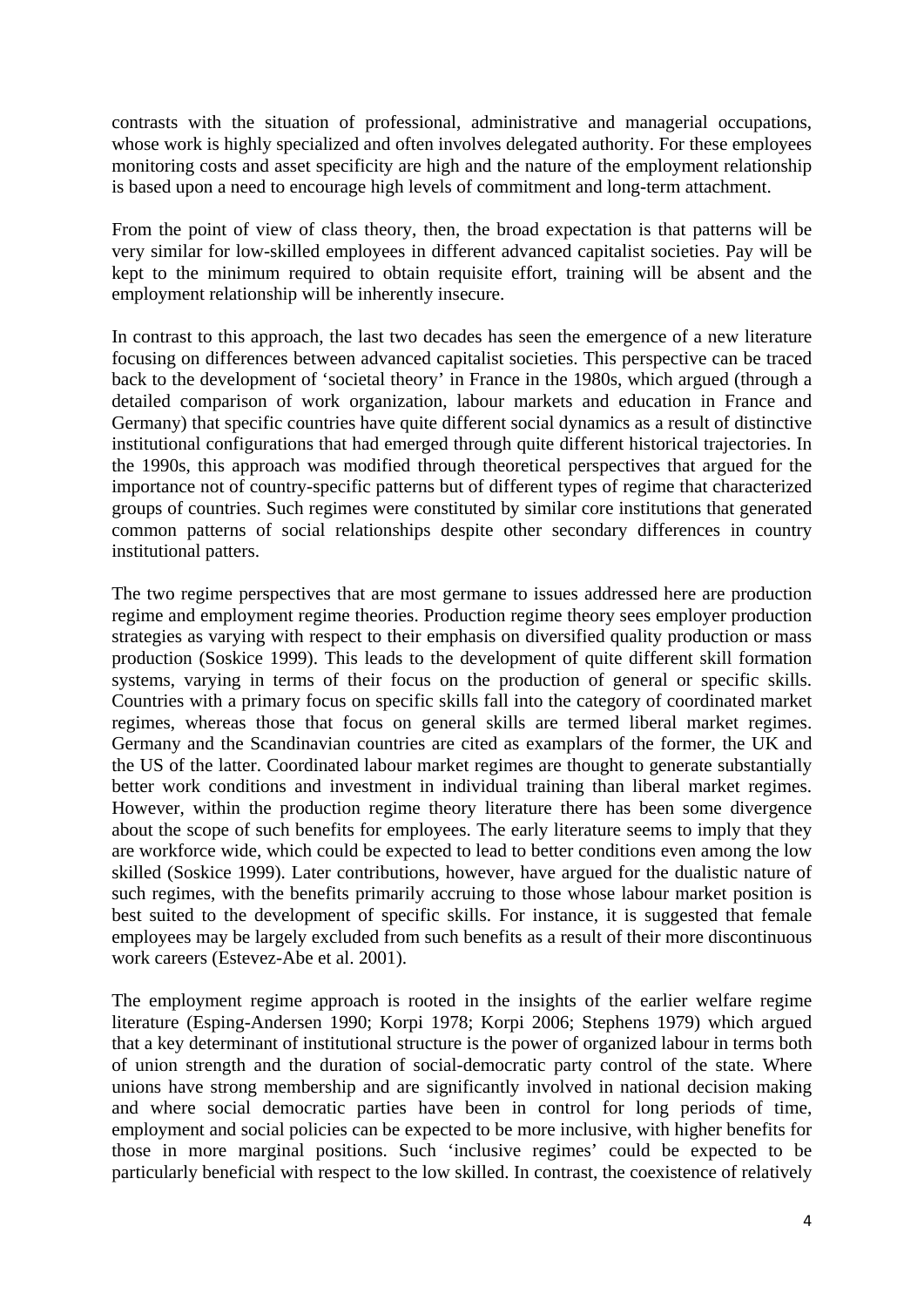powerful organized labour with centre-right (often Catholic) parties could be expected to lead to a relatively dualised employment structure, where benefits fall mainly to more skilled core employees. Finally, much as in production regime theory, liberal market regimes are generally depicted as having the worst outcomes. This follows from their emphasis on a strict relationship between market value and reward and on the need to ensure flexibility in the interests of competitiveness. The Scandinavian countries are seen as exemplars of inclusive, Germany of dualist and Britain of liberal market regime types.

In terms of the vulnerability of the low-skilled, these different theoretical perspectives lead then to rather different predictions about the patterns that should characterize the low skilled in different countries:

- 1. Class theory emphasizes the broadly similar implications of the labour contract employment relationship for the low skilled.
- 2. Early versions of production theory lead to the expectation that the low skilled should have significantly better employment conditions in the coordinated market economies (ie Germany and the Scandinavian countries) than in liberal market economies (eg Britain).
- 3. Later versions of production theory would imply that there would be a greater gap between the position of the low-skilled and the core workforce in the coordinated market economies. The low skilled could be expected to be largely similar between countries.
- 4. Employment regime theory would lead to the expectation that the low skilled would have better conditions both absolutely and relatively in the 'inclusive' market regimes of the Scandinavian countries than in either the 'dualist' (eg. German) or 'liberal' (eg. British) regimes.
- 5. Societal theory would predict substantial variations between countries, but these are seen as reflecting the individual historical and institutional paths of specific countries rather than structural characteristics shared between groups of countries.

The next section of the paper presents the data that will be will be used in addressing these issues and explains the choice of countries for the analysis. It then compares the size and composition of the low-skilled in those countries. Section 3 then examines the relative earnings of the low skilled, taking as a measure the proportion falling below the low-pay threshold of two-thirds of the median wage. Section 4 turns to assess training provision for the low skilled. Finally Section 5 focuses on the insecurity of low-skilled positions.

# **2. Country Selection, Data and the Characteristics of the Low Skilled**

#### *Countries*

We focus on seven countries that represent 'critical cases' in terms of theories of capitalist diversity and for which we have acceptably comparable data. There is much commonality in the key cases cited by the different perspectives. Production regime theory has taken as exemplars the Scandinavian countries, Germany, and the UK. The welfare/employment regime literature also gives a central place to these countries. The principal difference is that whereas the production regime literature argues for a close affinity between the Scandinavian countries and Germany (as examples of a coordinated market regime), they are viewed as having quite distinct employment and welfare regimes. Austria, with its strong vocational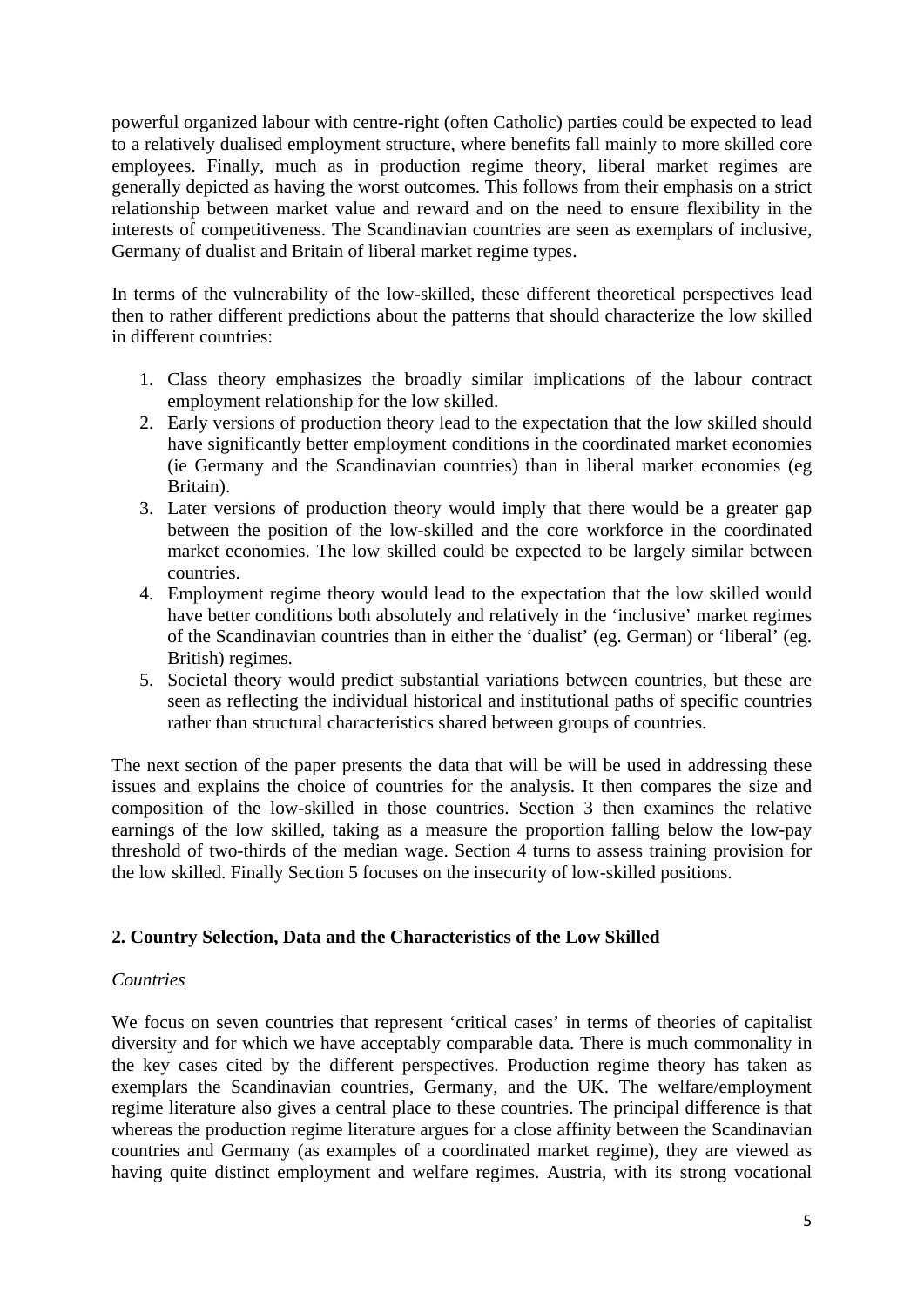training system and relatively high levels of coordination between social partners, also fits most of the criteria for a coordinated market economy, while Spain has been described as a classic example of dualism due to its exceptionally high proportion of temporary employees.

# *Data*

It has been difficult to examine the employment conditions of the low skilled in the past due to the lack of comparative data with sample sizes sufficient for analyzing sub-categories of employee. The position has changed in recent years with the release by Eurostat of two major data sets: the European Union Labour Force Survey (EU-LFS) and European Survey of Income and Living Conditions (EU-SILC).

The EU-LFS is a quarterly household survey, with large representative samples for all countries and using the same concepts and definitions following ILO guidelines. It is an important source of information in country comparisons in employment, unemployment and inactivity. The EU-LFS has been conducting annual ad hoc modules since 1999, each with a particular focus. In this paper we use the Lifelong Learning module which was collected in 2003. The module data has a detailed record of training activities that the respondents had been involved in the last 12 months. Our sample includes those who are in the 15-65 age range, whose professional status is employee, excluding the armed forces and agricultural and fishery workers. We have 339,378 individuals in the sample, with 153,600 respondents from Germany as the biggest group and 10,724 respondents from Sweden as the smallest group.

Since the EU-LFS does not contain pay data, for the analysis of pay, we turn to EU-SILC. EU-SILC is expected to become the reference source of statistics on income and social exclusion in the European Union. Currently, three waves are available from 2003 to 2005. EU-SILC covers all the EU7 although the 2003 wave does not include any data for Germany and the UK. The total sample size for the seven countries for the three waves is 229,697, with the largest average sample size in each wave being in Germany with 20,857 individuals and the smallest average sample size each wave being in Denmark with 6,779 individuals.

# *Characteristics of the Low Skilled*

Our focus on the low skilled is a focus on the characteristics of jobs rather than of individual competencies. We use the International Standard Classification of Occupations (ISCO-88) to distinguish occupational groups. The category of the low skilled is operationalized in terms of the ISCO category of 'Elementary occupations'. Elementary occupations are taken as those that require ISCED Level 1 which corresponds to primary education, whether they are blue collar or white collar.

A first point to note is that there are substantial differences between countries in the size of the low skilled workforce. Table 1 gives the distribution of occupational classes of all nonagricultural employees. Spain has the largest share of low-skilled with 18.3%, while only 6% of the Swedish employees fall into the low-skilled category. But there appears to be little systematic difference by regime category. For instance, Denmark, Finland and the UK have very similar proportions of employees in elementary occupations.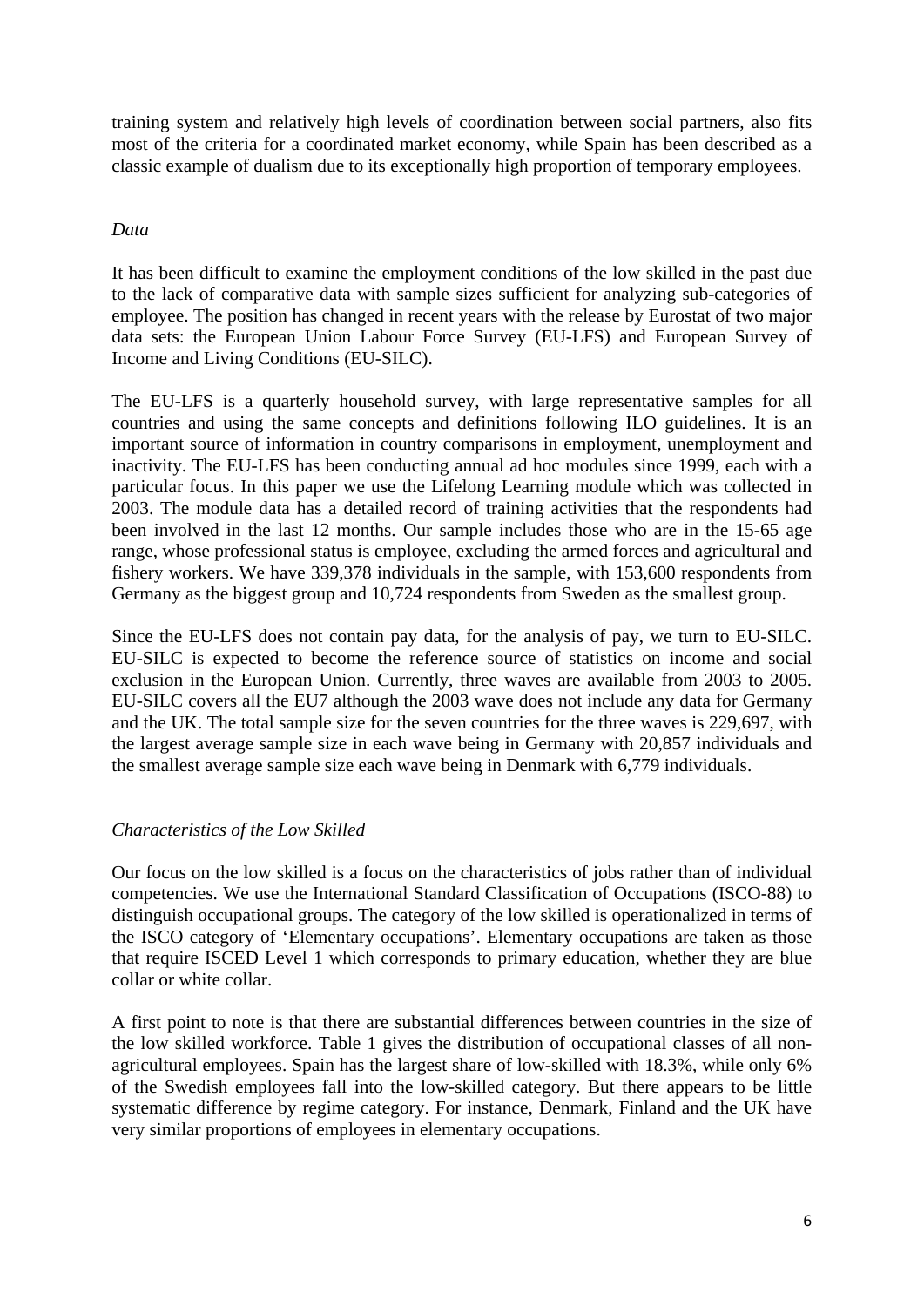As can be seen in Table 2, there is also considerable country variation in the composition of employees in elementary occupations in terms of age, part-time work, industrial sector, gender, and education. We use a three-category age group: 15-30 years, 31-50 years and 51- 65 years. Arguably the implications of low skilled work will be less critical where it affects primarily younger people, if these can then move to better jobs later in their careers. In practice, there is a substantial spread across age groups in all countries. In Finland and Spain, however, an evidently larger share of the low-skilled fall into the 15-30 age group, with 47.2% and 41.3% respectively. Austria and Germany, on the other hand, have smaller proportions of the low-skilled in the youngest age group, and the largest proportion is in the 31-50 years age group.

There are also differences in the sex composition of elementary occupations, which in turn are partly linked to the prevalence of part-time work. In Austria, Germany, Spain, Finland and Sweden a clear majority of low skilled employees are women, while in the UK males are in a small majority. The incidence of part-time employment is particularly high in Germany (46.3%), Denmark (42.7%) and Sweden (41.2%), whereas in Spain only around one fifth of the low-skilled are contracted in part-time jobs. This is partly due to the low prevalence of part-time employment in Spain in general.

To compare the sector distribution of the low-skilled, we use a modified version of NACE European Classification of Economic Activities. Employees are grouped into three categories<sup>1</sup>: Industry, Retail and Hotels<sup>2</sup>, and Other Services<sup>3</sup>. Germany and Spain contrast strongly with Sweden in sector distribution. The share of the low-skilled in industry in Germany and Spain (31.2% % and 30.2%) respectively is more than twice that of Sweden. Sweden not only has a very small share of the low-skilled in industrial activities, but also has the highest percentages in service jobs (82.2%).

Finally, we look at the incidence of having a low level of educational attainment among the low-skilled using the ISCED 1997 Classification, where we define low educational attainment as ISCED Level 2 or lower : completing no higher than lower secondary education or second stage of basic education<sup>4</sup>. The UK has the smallest proportion with low-education (36.8%), followed by Germany (43.5%) and Sweden (44.4%). On the other hand, in Spain every four out of five low-skilled has a low level of educational attainment, and the proportion of low-skilled employees who completed secondary education or less are 78.9% and 77.9% respectively.

Overall it is clear that the individual attributes of the low skilled vary considerably between countries and this clearly needs to be taken into account in trying to understand any contrasts between countries in their employment conditions. But these differences in individual

-

<sup>1</sup> We exclude employees who work in agriculture and fishery from the analysis.

<sup>2</sup> This category includes following economic activities: Wholesale and retail trade, repair of motor vehicles, motorcycles and personal and household goods; and Hotel and restaurants.

<sup>3</sup> This category includes following economic activities: Transport, storage and communications; Financial intermediation; Real estate, renting and business activities, consulting; Public administration and defence, compulsory social security; Education; Health and social work; Other community, social and personal service activities; Activities of households; and Extra-territorial organizations and bodies.

<sup>4</sup> We combine ISCED 0, ISCED 1 and ISCED 2 categories to analyse the incidence of low-education. ISCED 0 refers to Pre-primary Education, ISCED 2 refers to Primary Education of First Stage of Basic Education, and ISCED 2 refers to Lower Secondary Education or Second Stage of Basic Education.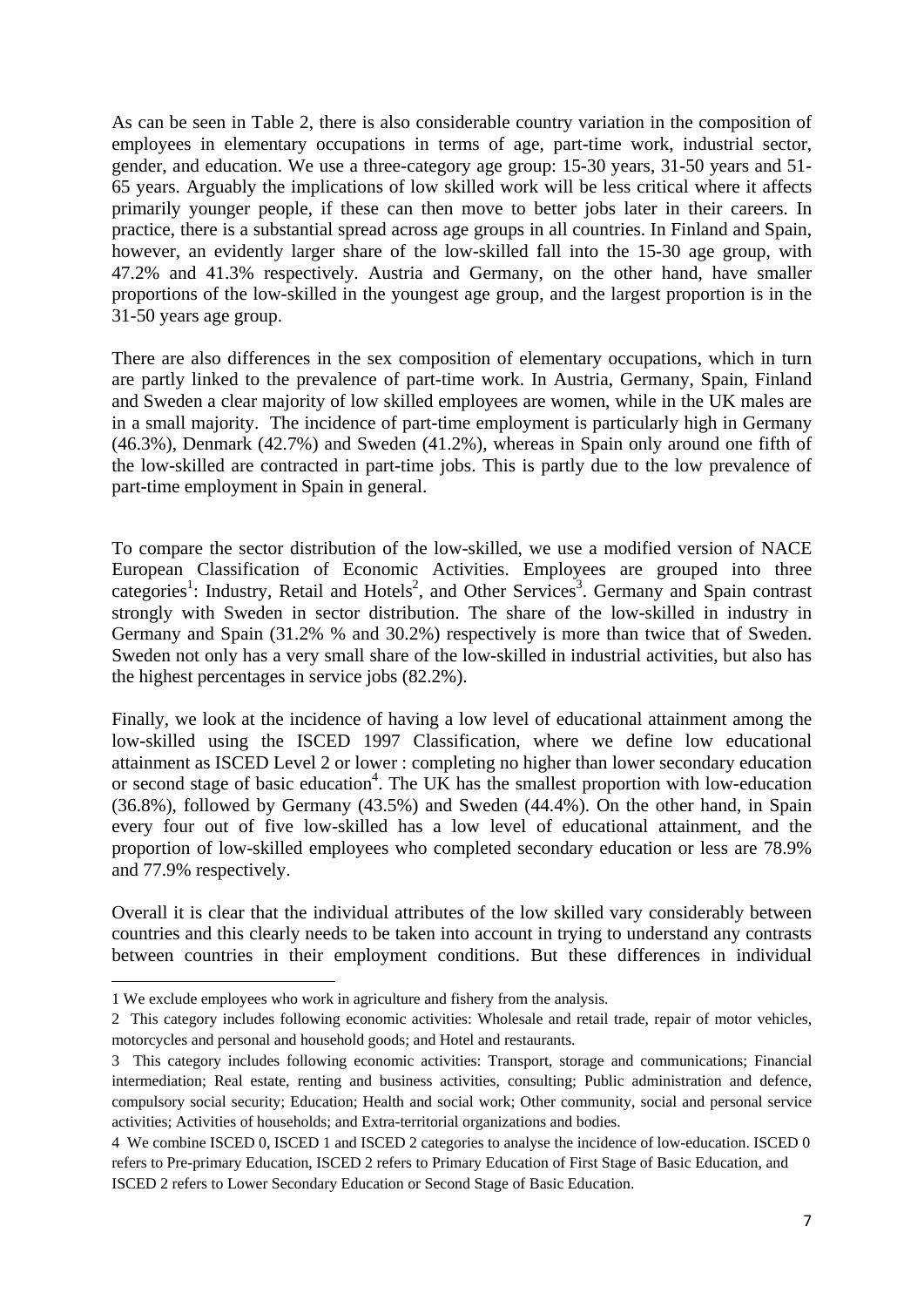characteristics seem to cross-cut, rather than reflect, any of the main 'regime' groupings of countries.

#### **3. Pay**

Pay is a key factor affecting the position of the low-skilled in the labour market as it determines the ability to accumulate resources in a way that can provide some degree of protection in times of labour market difficulty. In this paper, we focus on the *incidence* of low-pay which captures the relative *vulnerability* of the low-skilled with respect to employment conditions, rather than returns to particular individual and job characteristics. As such, simply examining class differentials in pay would not be that informative. Furthermore, examining average wages or percentile positions by class (or indeed any other grouping) can be problematic in drawing firm conclusions when there is a high degree of within-class dispersion.

Given these factors, our measure of low-pay is threshold-based. Specifically, we define lowpay as two-thirds of the year and country specific median wage. This has become the standard definition of low-pay in the literature and is now the adopted definition of the European Commission and the OECD (Lucifora and Salverda 2009). This measure of lowpay has the added advantage of being relative, depicting the relative position of individuals and groups in the labour market, irrespective of their household circumstances. In defining our low-pay threshold, we use gross hourly pay. We focus on gross pay for now although it would be informative to examine the incidence of net pay for the low-skilled across countries. We focus on hourly pay as it allows the inclusion of part-time workers – which is important in examining the incidence of low-pay, since part-time work and low-pay seem to be associated. Furthermore, it separates the choice of hours from levels of pay and thus allows a comparison across workers.

#### *Constructing the low pay variable*

Since the EU-LFS does not contain pay data, we turn to the Survey of Income and Living Conditions (EU-SILC). EU-SILC is expected to become the reference source of statistics on income and social exclusion in the European Union. Currently, three waves are available from 2003 to 2005. EU-SILC covers all of the countries in focus, although the 2003 wave does not include data for Germany and the UK.

Hourly pay is constructed from information in the survey about gross earnings received over specific income periods, since this is the only information about earnings that is provided in a comparable way for all of the countries. The formula we use is hourly  $pay = (gross\ earnings)$ from income period) / (usual hours per week \* 4.3 \* months in employment during income period).

This differs from more conventional measures based on gross monthly earnings. The estimate takes into account a longer time period, which can be an advantage if income fluctuates heavily across months as a result of seasonal factors. However, it may also be subject to greater measurement error for instance if there were marked changes in the individual's job over the period. It is clear that our measure embraces the great majority of those defined as low paid on the basis of the conventional measure (depending on the country between 84% and 88% of those classified as low paid on the conventional measure), but extends the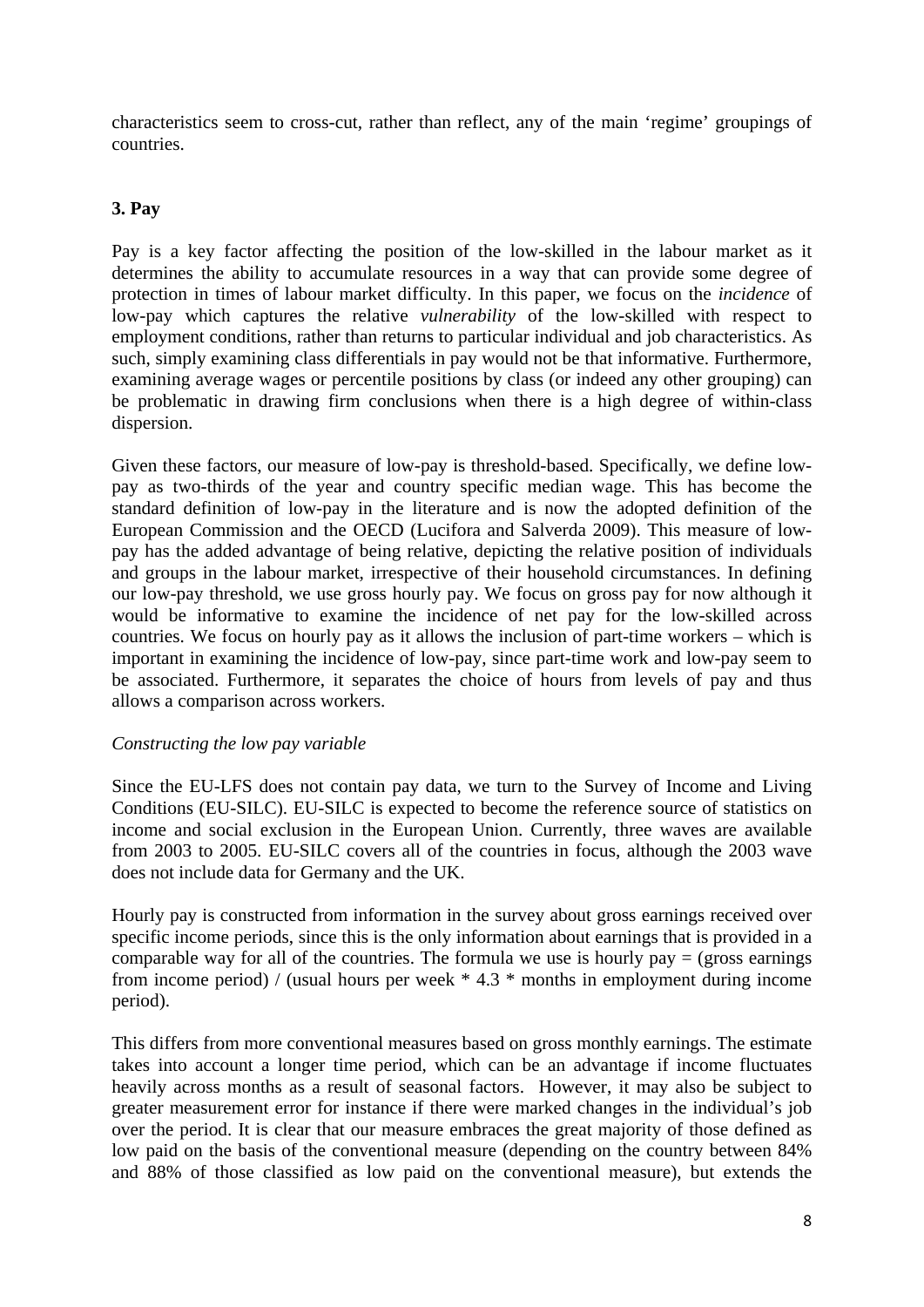category of the low paid to a somewhat wider group, raising the proportion of the low paid in Austria and Spain by some 2 percentage points in comparison to the shorter term measure.

#### *Low Skill and Low Pay*

The last column of Table 3 presents the average incidence of low-pay across the EU7 in the period 2003 to 2006. Averaging across several years reduces the impact of year-on-year fluctuations on findings. Low-pay is, as predicted, relatively high in the UK. However, consistent with other recent findings, the incidence of low-pay is highest of all in Germany, with one-in-four workers being low-paid and more than half of the low-skilled being lowpaid. Denmark has the lowest incidence of low-pay amongst the low-skilled with one in four being low-paid. Sweden and Finland, too, have relatively low overall incidences and amongst the low-skilled.

Generally, countries with a higher incidence of overall low pay have a higher incidence of low-pay amongst the low-skilled. The incidence of low-pay is, more or less twice as large for the non-skilled as the overall incidence of low-pay in every country. As we would expect, low-pay is least common in the white-collar occupations (the first three occupational classes in Table 3) compared to the blue-collar classes (the last three occupational classes in Table 3). The low-skilled have the highest concentration of low-pay out of all the occupational classes in almost every country, with the exceptions of Denmark and the UK, where service and sales workers have the highest incidence of low-pay.

Table 4 presents the odds of the low-skilled being low-paid across countries from two logistic regression models. In the first model, a dummy variable, taking the form of 1 if the respondent is low-paid according to our definition, and 0 otherwise, is regressed on a set of country dummies (with the UK as the reference category). In the second model, other potential confounding factors on the odds of the low-skilled being low-paid are included to net out their effect on country differences. These include age, sex, part-time work, industrial sector, whether or not the individual had a low level of education and their marital status.

This confirms that even when differences in individual characteristics are taken into account the likelihood of the low-skilled being low-paid is greater than the likelihood in the UK in only one country, Germany. Once controls are introduced, in the case of Germany, the odds ratio increases relative to the UK (although at a lower level of significance). In the rest of the countries, the odds of the low-skilled being low-paid are smaller than the odds for the lowskilled in the UK. Introducing the controls further accentuates country differences relative to the UK with the exception of Denmark, where the odds of being low-paid increases slightly, suggesting some of the country difference with the UK is due to compositional factors.

The UK and Germany then stand out in terms of the pay vulnerability of the low skilled both in comparison to the Scandinavian countries and in comparison to Spain.

# **4. Training**

In economies where there is an uneven distribution of skills, work-related training plays a crucial role in stemming the wage inequality that might rise due to the skills differentials in the labour market by equipping those who lack required skills. Particularly employer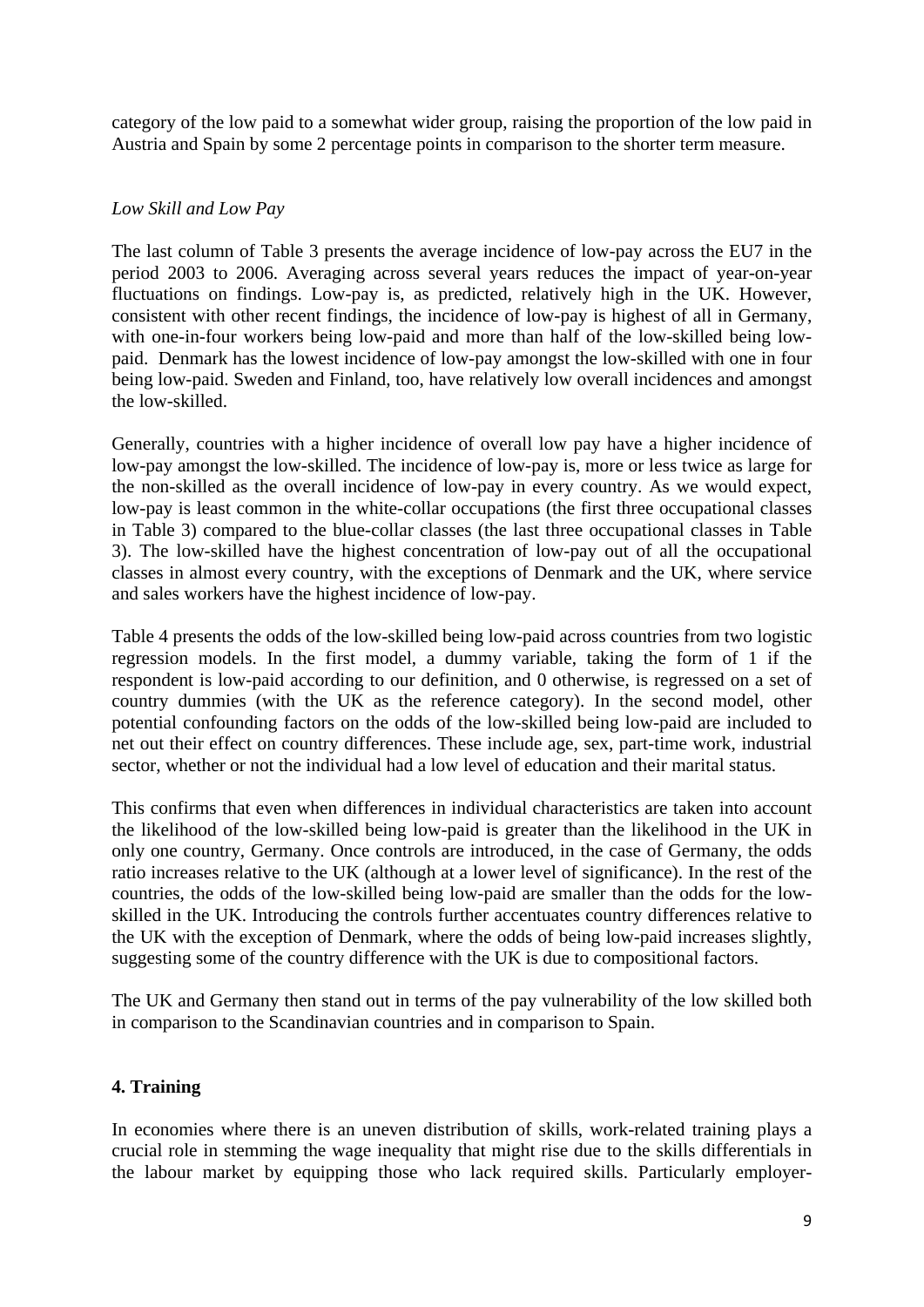provided training has been found to increase employees' real wages, and increases the work prospects for individuals with lower levels of formal education. Receiving work-related training is particularly important for the low skilled group, since it is largely composed of employees who have low levels of formal educational attainment and who are therefore especially likely to face difficult labour market prospects in the absence of skill development.

Firstly we look at the incidence of work-related training among the occupational classes across countries. The Lifelong Learning Module asks respondents whether they received any training in the last 12 months, and if so, whether it was work-related or not. All training episodes during this period are recorded. The training incidence variable that we use is a binary one which takes the value one if the respondent has received any work-related training during the last 12 months; and zero if there has been no work-related training. Second, we look at the duration of this training to capture the intensity of the work-related training. The duration variable is the sum of the overall number of hours that the respondent spent on work-related training(s) in the last 12 months. It combines multiple episodes of training, if the employee has been involved in more than one training activity.

It should be noted that, the module does not directly distinguish employer-provided training. For some countries there is information about whether the training took place in work-hours, and if so how many hours it involved, which can be used as a proxy for employer-provided training on the assumption that training received in work hours would be provided by the employer. However, we do not have this information for all countries and employer-funded training might also take place outside working hours. Therefore, we use work-related training in general, rather than training in work hours. However, we restrict the sample by excluding those who have been apprentices or students in the last 12 months and those who were unemployed a year prior to the survey. By doing so, we are aiming at keeping apart training related to unemployment or training received as an apprentice.

Table 5 summarizes the frequency and the duration of work-related training across occupational classes. The upper row for every country is the percentage of all employees within an occupational class who received work-related training in the last 12 months. Except for Sweden, the low-skilled have the lowest incidence rates of training, with 6.3% on average, whereas the proportion rises to 34.0% for the Legislators and Professionals. The Scandinavian countries have the highest incidence of training. In these countries nearly one in every four low-skilled received work-related training, while in Germany and Spain only a marginal proportion of the low-skilled received training.

The second row for each country gives the mean of duration of the training received in the last 12 months<sup>5</sup>. Spain and Germany have the highest mean duration of work-related training among the low-skilled. On average a training-recipient low-skilled in Germany receives 130 hours of training, whereas in Spain he or she receives 109.1 hours of training. What is striking is that these are the two countries that have the lowest share of low-skilled with training, which suggests that work-related training is limited to a very small group which enjoys long periods of training. The insider-outsider difference in these two countries is very marked.

<u>.</u>

<sup>&</sup>lt;sup>5</sup> Means calculated for those who received training only. It does not refer to average training per employee within an occupational class, rather it shows the average duration of training of recipients.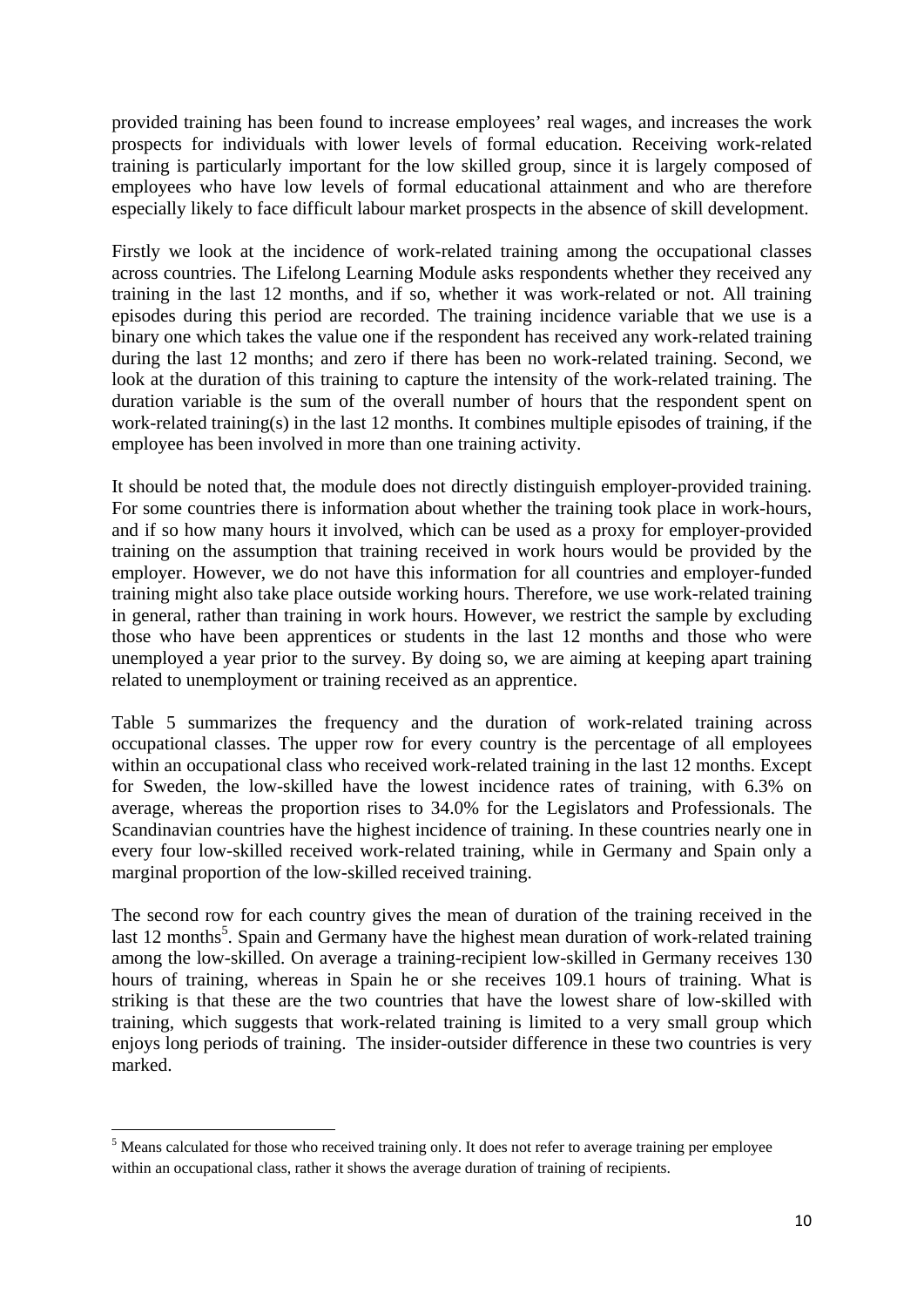Table 6 presents the results for regression analyses of country differences in the incidence and duration of work-related training among the low-skilled, where the UK is the reference category. As can be seen in Model 1, the odds for the low-skilled to receive work-related training are lower in Austria, Germany and Spain relative to the UK, whereas they are higher in the Scandinavian countries. Adding the control variables for age, sex, part-time work, industrial sector and education (model 2), does not change the direction and significance of the odds. Age group is not a significant predictor of whether or not a person had work-related training. Part timers have lower odds of receiving training compared to full-timers. Employees in Retail and Hotels do not have significantly different odds to those in industry, whereas employees working in other services are more likely to receive training than those in the industrial sector. Female employees and those with low-levels of educational attainment have lower odds relative to male employees and those who completed more than secondary level education, respectively.

The right-hand side of Table 6 shows the coefficients from OLS regressions of country differences in the number of hours that the low-skilled spent on work-related training among the low-skilled. The models are restricted to those who received training. Model 3 shows that those who received training in Austria, Germany, Denmark and Spain had significantly higher numbers of training hours compared to those in receipt of training in the UK. The coefficients are particularly large for Germany and Spain - the two countries with the greatest numbers of work-related training hours in low-skilled class. Model 4 controls for age, parttime full-time distinction, sector, gender and educational attainment. After controlling these variables, the same countries have significantly higher training hours than the UK, yet the coefficients are much smaller with the controls. This suggests that compositional factors in terms of the types of individuals who receive training account for part of the country differences in training durations. When we look at the other predictors, the only significant variable is age. The training duration for those aged between 31 and 50 is on average 18 hours less than for the 15-30 age group, and it is 23 hours less for the 51-65 age group.

Overall, the evidence shows that the Scandinavian countries stand out clearly in terms of the opportunities they give to the low-skilled for work-related training. Within these countries, however, there is considerable diversity in terms of the typical duration of training experiences. Moreover, the longest training durations of all are to be found in those countries – Germany and Spain – that confined training opportunities to a very small sector of the workforce.

# **5. Insecurity**

While job insecurity can refer to a number of different dimensions of people's work experience, our concern here is with the risk of loss of employment. We use two indicators to gauge insecurity: the incidence of temporary work contracts and the incidence of unemployment in the past. Temporary work is known to be associated with higher subsequent risks of unemployment and inherently provides less future predictability as a result of the fixed term nature of the contract. Past unemployment has also been shown to be a predictor of future spells of unemployment and is likely to lead to increased vulnerability both because of the restrictions it involves for skill development over time at work and for its potential reputational effect when people are looking for new jobs.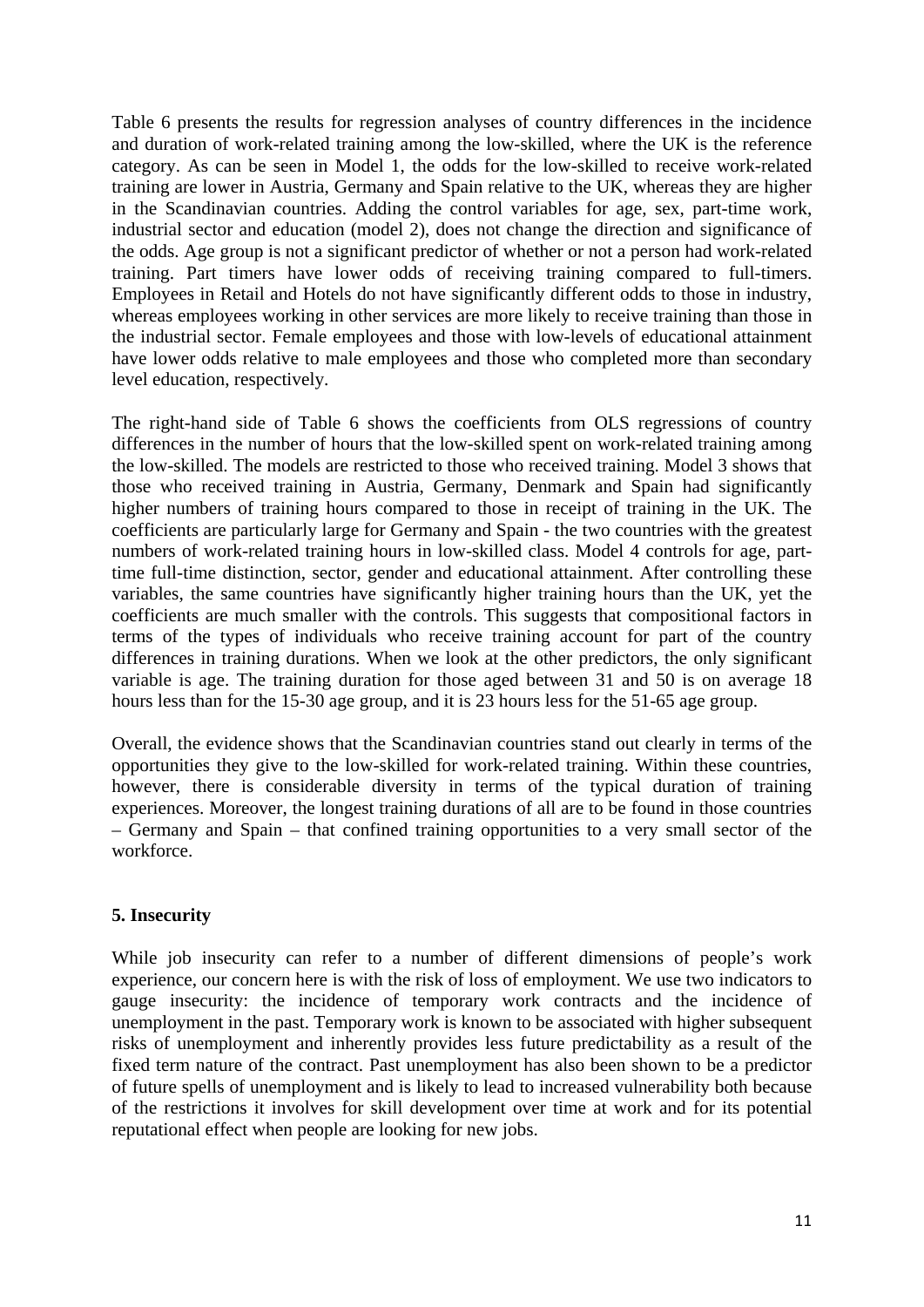Table 7 shows the incidence of working under temporary work contracts compared to permanent work contracts among occupational classes. There are very marked differences between countries both in the absolute levels of temporary work and in its distribution between classes. When we look at the country variation in absolute levels of temporary work among the low skilled, we see that almost half of elementary employees in Spain work with a temporary contact. This is commonly attributed to the very strong employment protection regulations in this country. On the other hand, Austria, the United Kingdom and Germany have relatively low rates of temporary work among the low-skilled. The Scandinavian countries form an intermediary group with the temporary workforce ranging from 16% of the low-skilled in Denmark to 27% in Finland.

In only three of the seven countries (Denmark, Spain and Finland) are the low skilled the category with the highest proportion of temporary workers. In Sweden and the UK, temporary work is more common among service and sales workers. In Austria and Germany both service and sales and craft occupations have higher proportions (and indeed in Germany this is also the case for technical and clerical employees). Comparing with the highest class grouping (legislators and professionals), those in elementary occupations have considerably higher probabilities of being in temporary work in Spain and the three Scandinavian countries. But there is relatively little class disadvantage in this respect in the UK and elementary workers in Austria and Germany are even less likely to be in temporary work than those in the highest class positions. The class pattern for temporary work then fits rather imperfectly the view that those in the lowest skill position will be inherently more insecure than other sectors of the workforce.

Table 9 (Models 1 and 2) provides the results from logistic regression analysis on the country differences in odds of working with a temporary contract among the low-skilled, where United Kingdom is the reference category. As can be seen in Model 1, in all countries except Austria the odds for working with a temporary contract are higher than for the UK. The relative odds for a low-skilled employee in Spain to work with temporary contract are 13.3 times higher than for a low-skilled employee in the UK, while they are 5.4 times higher in Finland.

Model 2 examines the country differences after controlling for age, part-time work, sector, gender and education. Older age groups have lower odds of being employed in temporary jobs than the 15-30 years age group. Part timers are more likely to hold temporary work contract with a factor change of 1.7. When we look at the sector of economic activity, Retail and Hotel, and Other Services have significantly lower odds of temporary work relative to manufacturing industry. Temporary work is slightly less common among female low-skilled employees. However, it can be seen that when these diverse compositional factors are taken into account, the initial country pattern remains the same: all countries except Austria still have significantly higher odds of temporary work than the UK. It is clear that the expectation of several of the theoretical scenarios that insecurity would be particularly high among the non-skilled in the UK is not borne out in the case of temporary work.

Arguably this may be because it is relatively easy in the UK to hire and fire without resort to temporary contracts, due to the relatively weak employment regulation that prevails. If so this should be evident in prior experiences of unemployment. Table 8 shows the share of employees who had been unemployed twelve months previously. Confirming the expectations of class theory, the low-skilled class had higher levels of unemployment experience in all countries except Sweden. In Sweden the most frequent experiences of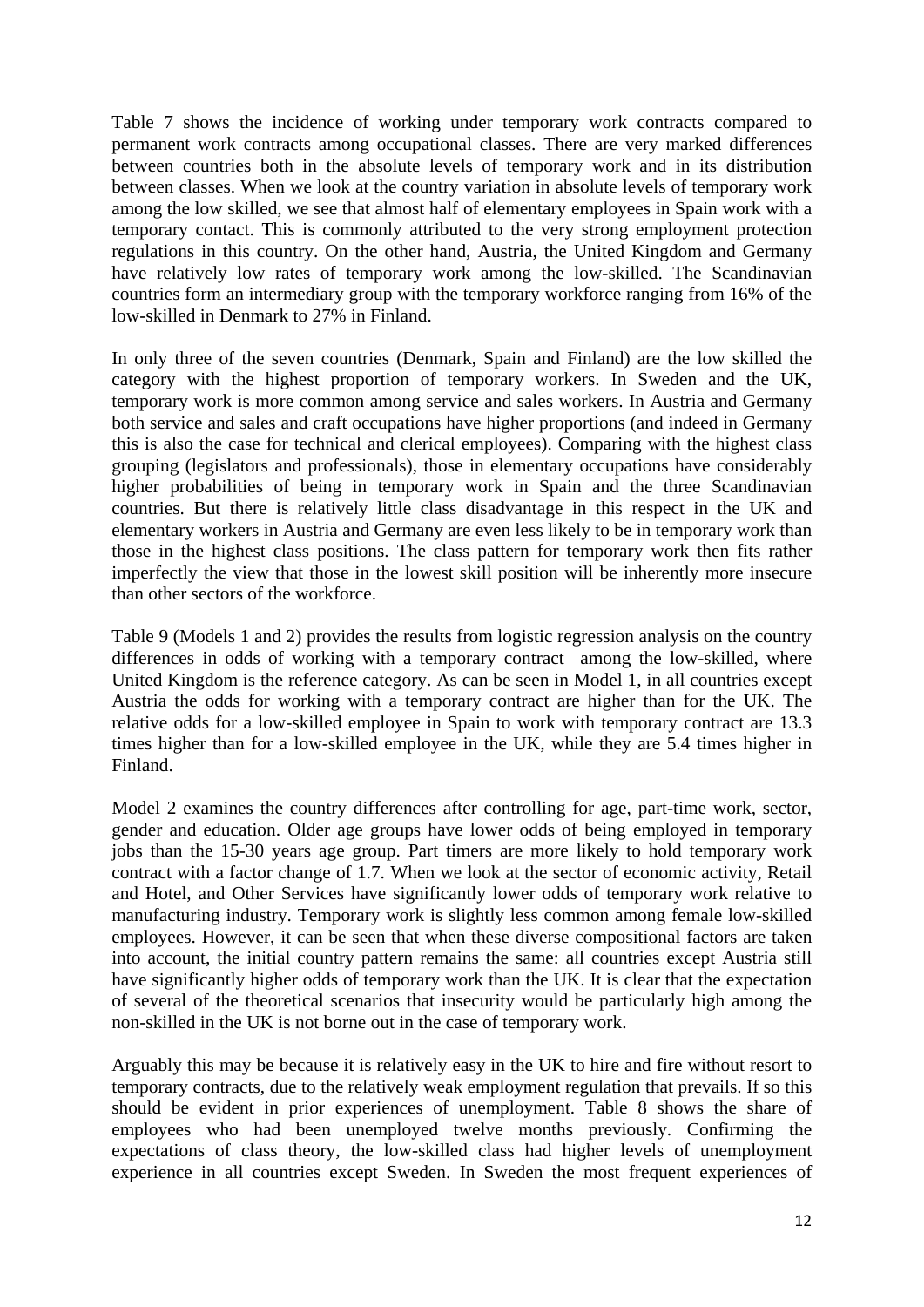unemployment were found among clerical and machine operator jobs. Taking the ratio between elementary occupations and those in the highest occupational groups (legislators and professionals), it is notable that relative disadvantage was particularly high in Finland and the UK (where elementary employees were 4.5 and 4.2 times more likely to have experienced unemployment), followed by Germany and Spain (with ratios of 3.82 and 3.43). Class differences were lowest in Denmark and Sweden (where the ratios were respectively 2.32 and 2.85).

However, in absolute terms the job security of the low-skilled was relatively high in the UK. Only 6% of the UK low skilled had been unemployed the previous year, less than half the proportion in Germany, Denmark and Finland and a third of the proportion in Spain (where 19% had been unemployed). This pattern is confirmed in the regression analyses of Table 9 (Models 3 and 4).

Model 3 represents the country differences of having experienced unemployment among lowskilled. Unemployment is less likely in Austria relative to the UK, whereas low-skilled in Germany, Denmark, Spain, and Finland are more likely to be unemployed a year before. Model 4 takes into account the potential effects of differences in individual characteristics. Unemployment experience is less likely for the older age groups relative to 15-30. The odds for part-time employees to have been unemployed are slightly higher than full-time workers. Female employees have lower odds of prior unemployment than male employees. Finally the odds of unemployment for those with lower educational attainment are lower than those with higher levels of education. After controlling for age, part-time work, sector, gender and education (Model 4), the country effect for Austria disappears, decreases slightly for Germany, Denmark, and, Finland, and increases for Spain. But the relatively favourable position of the low skilled in the UK compared to their equivalents in most of the other comparator countries still stands out clearly.

# **Conclusions**

The paper has focused on the relative vulnerability of the low skilled in seven countries that represent critical cases with respect to theories of the effects of institutional differences on employment experience. It is concerned very specifically with the resources provided by the nature of the jobs themselves, as distinct from the wider welfare environment.

It starts from the assumption that such vulnerability will be greater the lower the relative pay, the poorer the training opportunities and the higher the insecurity of the jobs. It contrasts the expectation from class theory of broad similarity across countries with neo-institutional arguments that would lead to the expectation of significant country differences in the nature of low skilled work. Several of these arguments pointed to the likelihood that such vulnerability would be the greatest in the UK, because of its distinctive liberal market regime and weak employment regulation. Others pointed to the key difference between the Scandinavian regimes on the one hand and the UK and continental countries (with their dualist employment structures) on the other.

The expectations of class theory fit the data well for most of the dimensions in all of the countries. Low skilled work is associated with lower pay, poorer training opportunities and greater insecurity at least in terms of recent unemployment experience. On each dimension, however, there are significant differences between countries in the extent of disadvantage.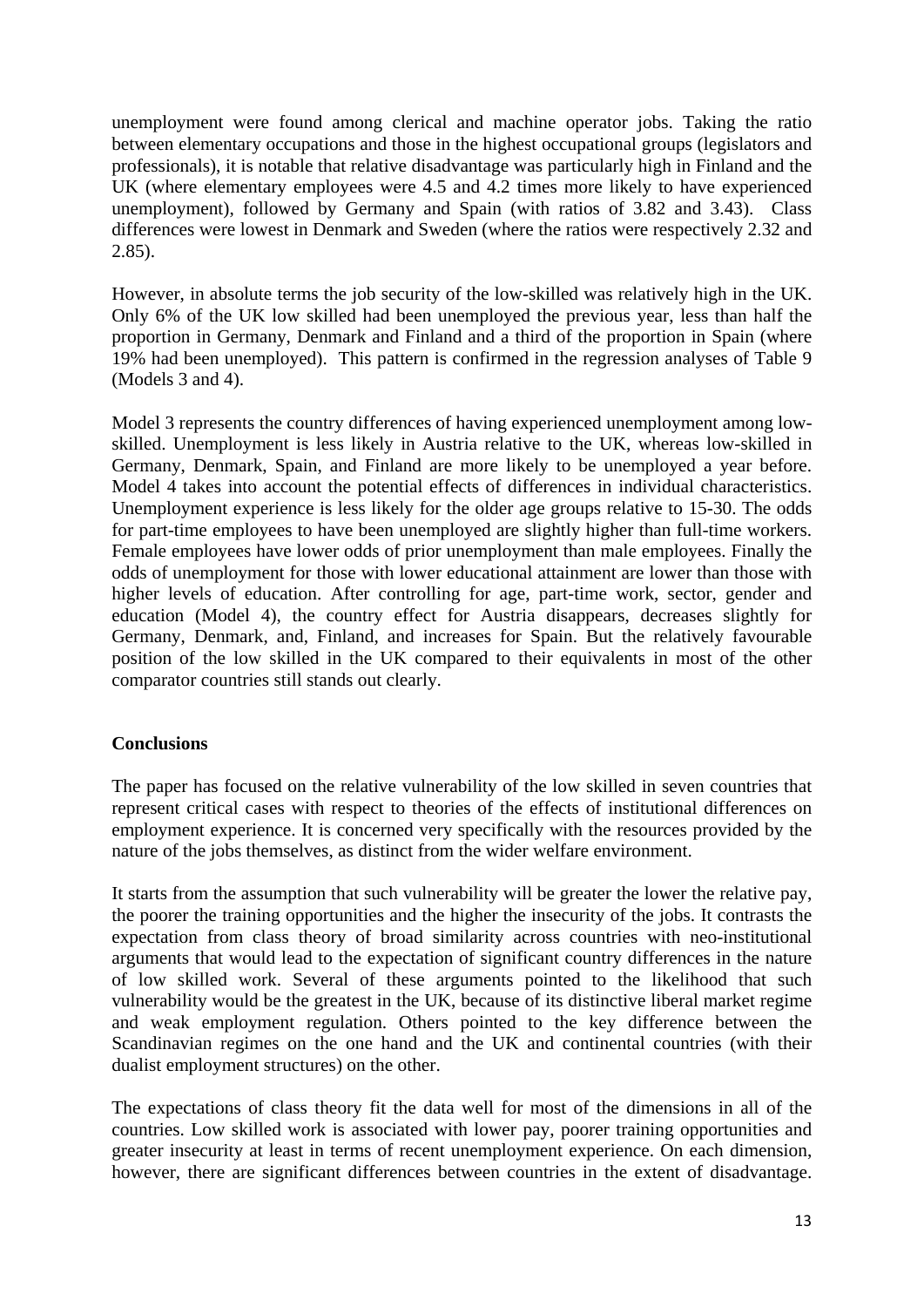But the three different dimensions of vulnerability do not appear to be closely inter-related in the way that would be expected from the predictions of regime theories.

The clearest example of a regime effect is with respect to training, where the Scandinavian countries, consistent with the expectation of their having more inclusive employment regimes, offered substantially more generous provision than any of the other countries. Denmark also stands out with respect to the restricted prevalence of low pay, but Finland and Sweden are less distinctive in this respect. The Scandinavian societies were also not particularly protective with respect to job security. It must be remembered that this is with respect to employment in the current organization. It has been well documented that these countries provide much higher levels of support for those losing work not only with respect to welfare support but also for acquiring a new job. Subjective feelings of job security may then be considerably higher than would be anticipated in terms of immediate job vulnerability.

In several scenarios the expectation was that the UK would provide particularly poor employment conditions for the low skilled. This was certainly the case with respect to high levels of low pay (although the UK was not the worst case in this respect). But in terms of training provision the UK was not distinctive and it appeared to provide relatively high levels of job security in terms both of the low incidence of temporary work and of unemployment experience. It must be noted that the data refer to a period in which there had been sustained economic growth and declining unemployment. While at the time this was regarded by some as inherent advantage of the neo-liberal institutional system with its emphasis on flexible employment practices, it is too early to judge the corresponding costs in a period of economic downturn.

The two countries that emerge as providing the lowest level of protection of the low skilled are the 'dualist' employment regimes of Germany and Spain. In Germany the low skilled suffered from an exceptionally high level of low pay and from very limited training opportunities. As with the Scandinavian countries, job insecurity was intermediate but in the German case this was not associated with a strong welfare and activation safety net at societal level. In Spain, very low training provision was associated with the highest level of job insecurity of any of the countries – whether one takes the prevalence of temporary work or recent unemployment experience.

The disadvantage of the low skilled appears then to be very general across the diverse countries examined. This confirms the essential features of the class structuring of the employment relationship. There are significant differences between countries in the extent of disadvantage of the low skilled but there is no evidence of a systematic pattern of regime difference that leads to differences across each of the dimensions of vulnerability examined. However, albeit in different ways, the low skilled would appear to be most vulnerable in countries where the regulative system encourages a relatively sharp differentiation between a core and a peripheral workforce.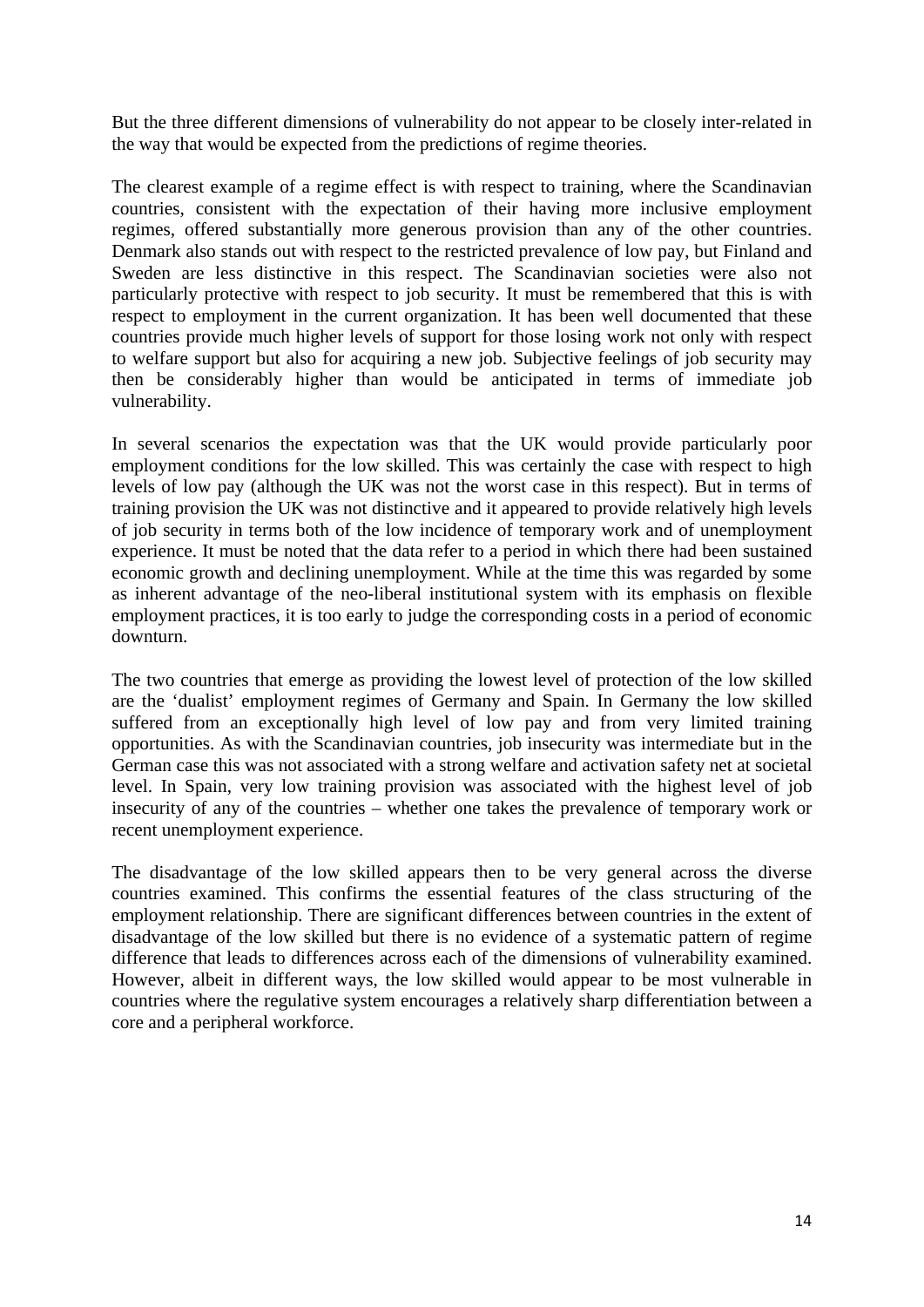#### **Reference List**

- Esping-Andersen, G. (1990) *The Three Worlds of Welfare Capitalism.* Cambridge: Polity Press.
- Estevez-Abe, M., Iversen, T., and Soskice, D. (2001) 'Social Protection and the Formation of Skills: A Reinterpretation of the Welfare State,' in Hall, Peter A. and Soskice, D., *Varieties of Capitalism. The Institutional Foundations of Comparative Advantage.* Oxford: Oxford University Press.
- Goldthorpe, J. H. (2000) 'Social Class and the Differentiation of Employment Contracts,' *On Sociology. Numbers, Narratives and the Integration of Research and Theory.* Oxford: Oxford University Press.
- Korpi, W. (1978) *The Working Class in Welfare Capitalism. Work, Unions and Politics in Sweden.* London: Routledge & Kegan Paul.
- Korpi, W. (2006) 'Power resources and employer-centered approaches in explanations of welfare states and varieties of capitalism. Protagonists, consenters and antagonists', *World Politics*, 58, 167-206.
- Lucifora, C. and Salverda, W. (2009) 'Low Pay,' in Salverda, W., Nolan, B, and Smeeding, T. M., *The Oxford Handbook of Economic Inequality.* Oxford: Oxford University Press.
- Soskice, D. (1999) 'Divergent Production Regimes: Coordinated and Uncoordinated Market Economies in the 1980s and 1990s,' in Kitschelt, H., Lange, P., Marks, G., and Stephens, J. D., *Continuity and Change in Contemporary Capitalism.* Cambridge: Cambridge University Press.

Stephens, J. D. (1979) *The Transition from Capitalism to Socialism.* London: Macmillan.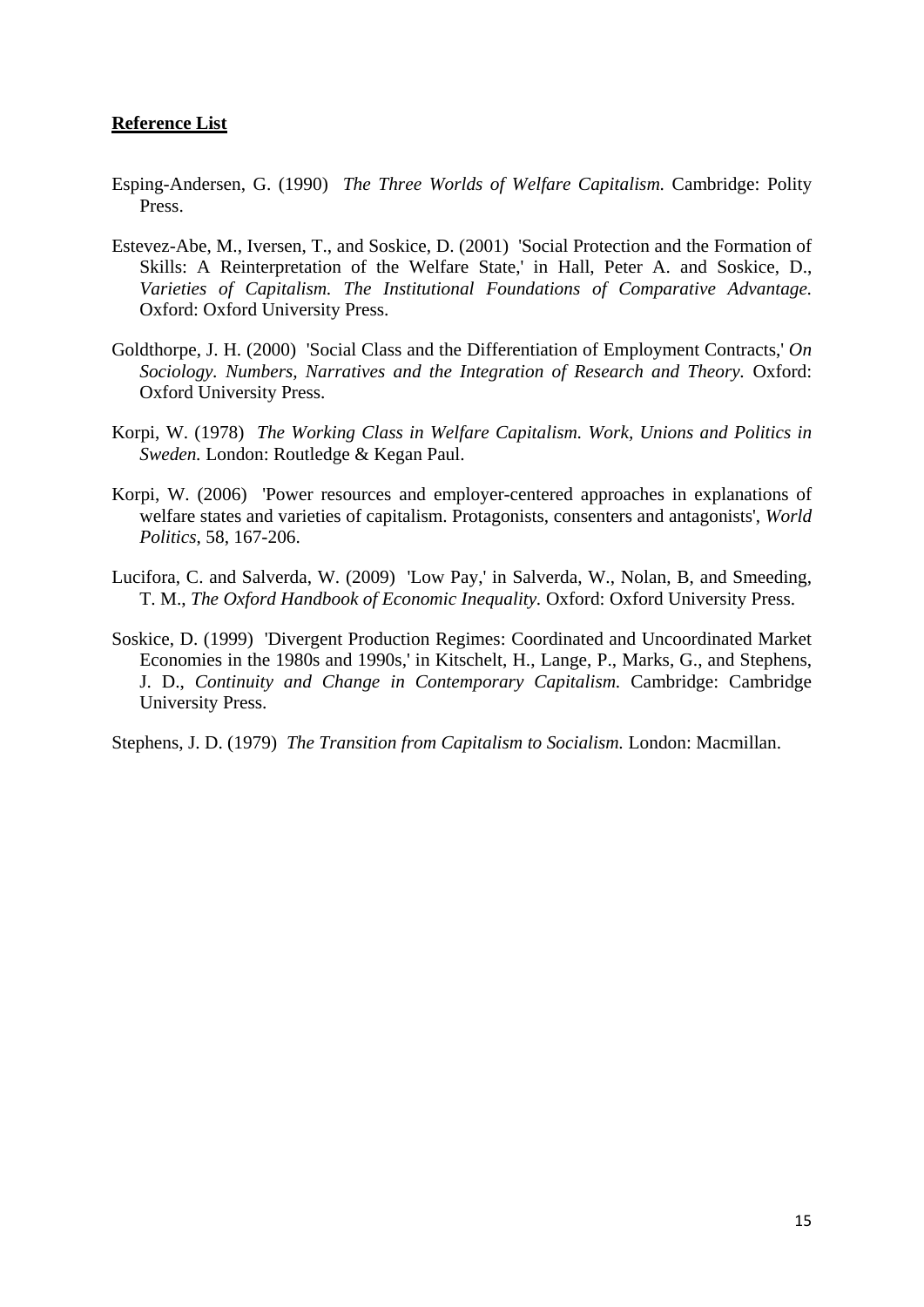#### **APPENDIX**

|           |                 | Technicians   |        |                        |                      | Plant and        |             |              |
|-----------|-----------------|---------------|--------|------------------------|----------------------|------------------|-------------|--------------|
|           | Legislators and | and Associate |        | <b>Service Workers</b> | <b>Craft Related</b> | Machine          | Elementary  |              |
|           | Professionals   | Proff.        | Clerks | and Sales              | Workers              | <b>Operators</b> | Occupations | <b>TOTAL</b> |
| AT        | 2,714           | 2,866         | 3,104  | 3,240                  | 3,859                | 1,740            | 1,970       | 19,493       |
| $\%$      | 13.9            | 14.7          | 15.9   | 16.6                   | 19.8                 | 8.9              | 10.1        | 100.0        |
| DE        | 23,907          | 33,534        | 22,885 | 20,254                 | 26,791               | 12,319           | 13,910      | 153,600      |
| $\%$      | 15.6            | 21.8          | 14.9   | 13.2                   | 17.4                 | 8.0              | 9.1         | 100.0        |
| DK        | 1,563           | 1,730         | 912    | 1,558                  | 887                  | 662              | 1,059       | 8,371        |
| $\%$      | 18.7            | 20.7          | 10.9   | 18.6                   | 10.6                 | 7.9              | 12.7        | 100.0        |
| <b>ES</b> | 9,170           | 7,085         | 6,990  | 12,127                 | 11,534               | 6,876            | 12,028      | 65,810       |
| $\%$      | 13.9            | 10.8          | 10.6   | 18.4                   | 17.5                 | 10.5             | 18.3        | 100.0        |
| FI        | 4,288           | 3,248         | 1,949  | 3,741                  | 2,785                | 1,941            | 2,668       | 20,620       |
| $\%$      | 20.8            | 15.8          | 9.5    | 18.1                   | 13.5                 | 9.4              | 12.9        | 100.0        |
| <b>SE</b> | 2,282           | 2,132         | 1,212  | 2,214                  | 1,057                | 1,180            | 647         | 10,724       |
| $\%$      | 21.3            | 19.9          | 11.3   | 20.7                   | 9.9                  | 11.0             | 6.0         | 100.0        |
| <b>UK</b> | 15,092          | 6,897         | 9,943  | 11,859                 | 4,577                | 4,808            | 7,584       | 60,760       |
| $\%$      | 24.8            | 11.4          | 16.4   | 19.5                   | 7.5                  | 7.9              | 12.5        | 100.0        |
| Total     | 59,016          | 57,492        | 46,995 | 54,993                 | 51,490               | 29,526           | 39,866      | 339,378      |
| $\%$      | 18.4            | 16.4          | 12.8   | 17.9                   | 13.8                 | 9.1              | 11.7        | 100.0        |

**Table 1. Distribution of occupational classes** 

Source: Authors' calculations with EU-LFS 2003 Lifelong Learning Module.

Note: The Occupational classifications are based on ISCO-88. The Armed forces and skilled agricultural and fishery workers categories are excluded from the analysis. Occupational classes I and II are combined. Only employees are included. Those working in agriculture sector are dropped out.

AT: Austria, DE: Germany, DK: Denmark, ES: Spain, FI: Finland, SE: Sweden, UK: United Kingdom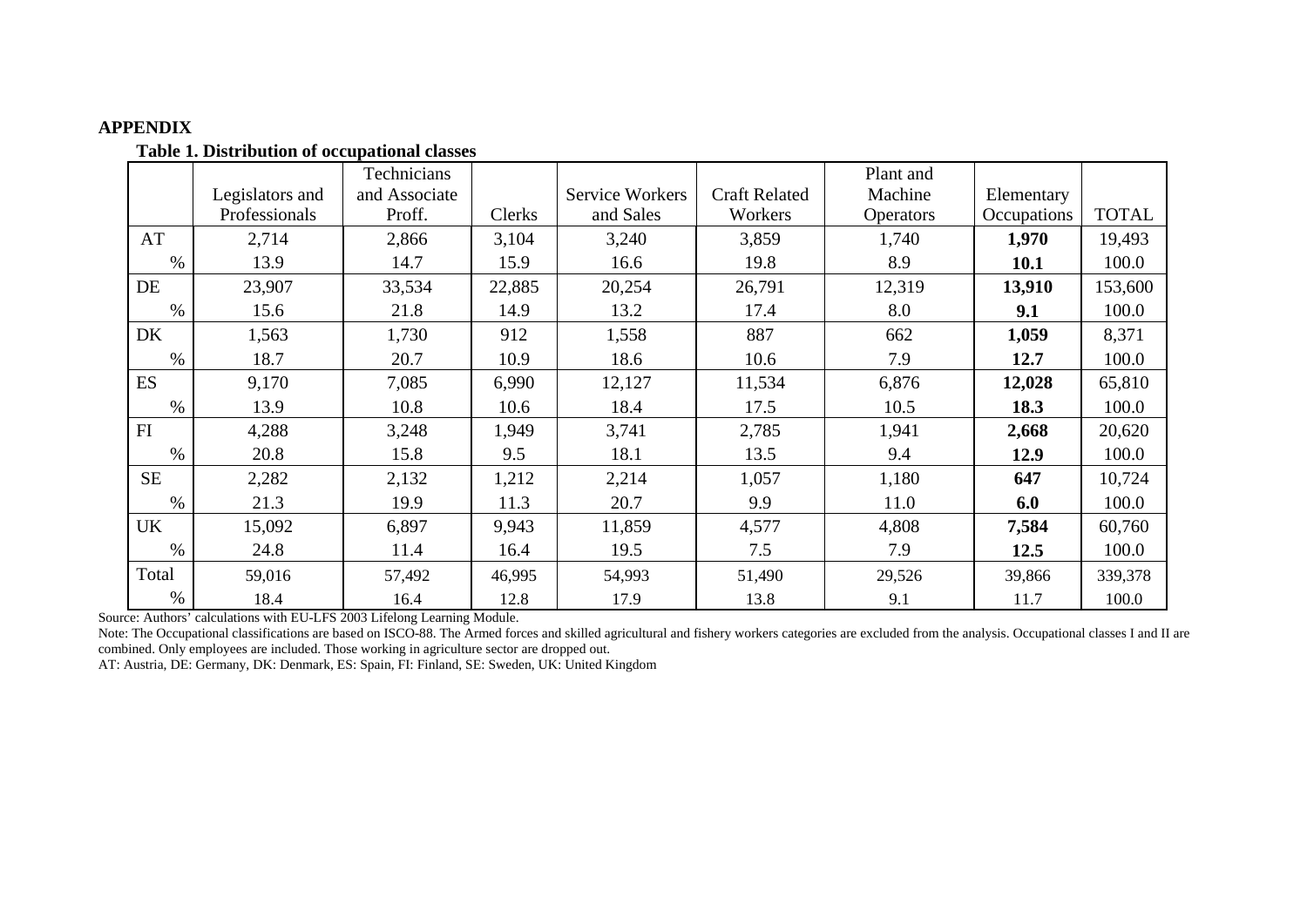|                     | Austria | Germany | Denmark | Spain | Finland | Sweden | UK   |
|---------------------|---------|---------|---------|-------|---------|--------|------|
| <b>AGE</b>          |         |         |         |       |         |        |      |
| $15 - 30$           | 21.6    | 25.0    | 35.8    | 41.3  | 47.2    | 36.2   | 37.1 |
| $31 - 50$           | 50.7    | 40.9    | 29.1    | 36.1  | 24.3    | 31.8   | 31.0 |
| 51-65               | 27.8    | 34.2    | 35.1    | 22.6  | 28.6    | 32.0   | 32.0 |
|                     |         |         |         |       |         |        |      |
| <b>PART TIMERS</b>  | 38.9    | 46.3    | 42.7    | 21.3  | 26.4    | 41.2   | 38.6 |
|                     |         |         |         |       |         |        |      |
| <b>SECTOR</b>       |         |         |         |       |         |        |      |
| Industry            | 24.1    | 31.2    | 23.6    | 30.2  | 20.5    | 13.8   | 23.2 |
| Retail and Hotels   | 19.2    | 14.5    | 19.5    | 17.9  | 16.5    | 17.8   | 24.1 |
| Other Services      | 56.7    | 54.3    | 56.9    | 51.9  | 63.0    | 68.4   | 52.7 |
|                     |         |         |         |       |         |        |      |
| <b>WOMEN</b>        | 62.5    | 56.0    | 51.1    | 55.7  | 59.5    | 57.8   | 46.4 |
|                     |         |         |         |       |         |        |      |
| <b>LOW EDUCATED</b> | 49.6    | 43.5    | 52.5    | 78.9  | 47.3    | 44.4   | 36.8 |

**Table 2. Composition of the Non-skilled** 

Source: Authors' calculations with EU-LFS 2003 Lifelong Learning Module.

Note: Only employees are included. Those working in agriculture sector are dropped out.

Low educated category includes ISCED 0, ISCED 1 and ISCED 2.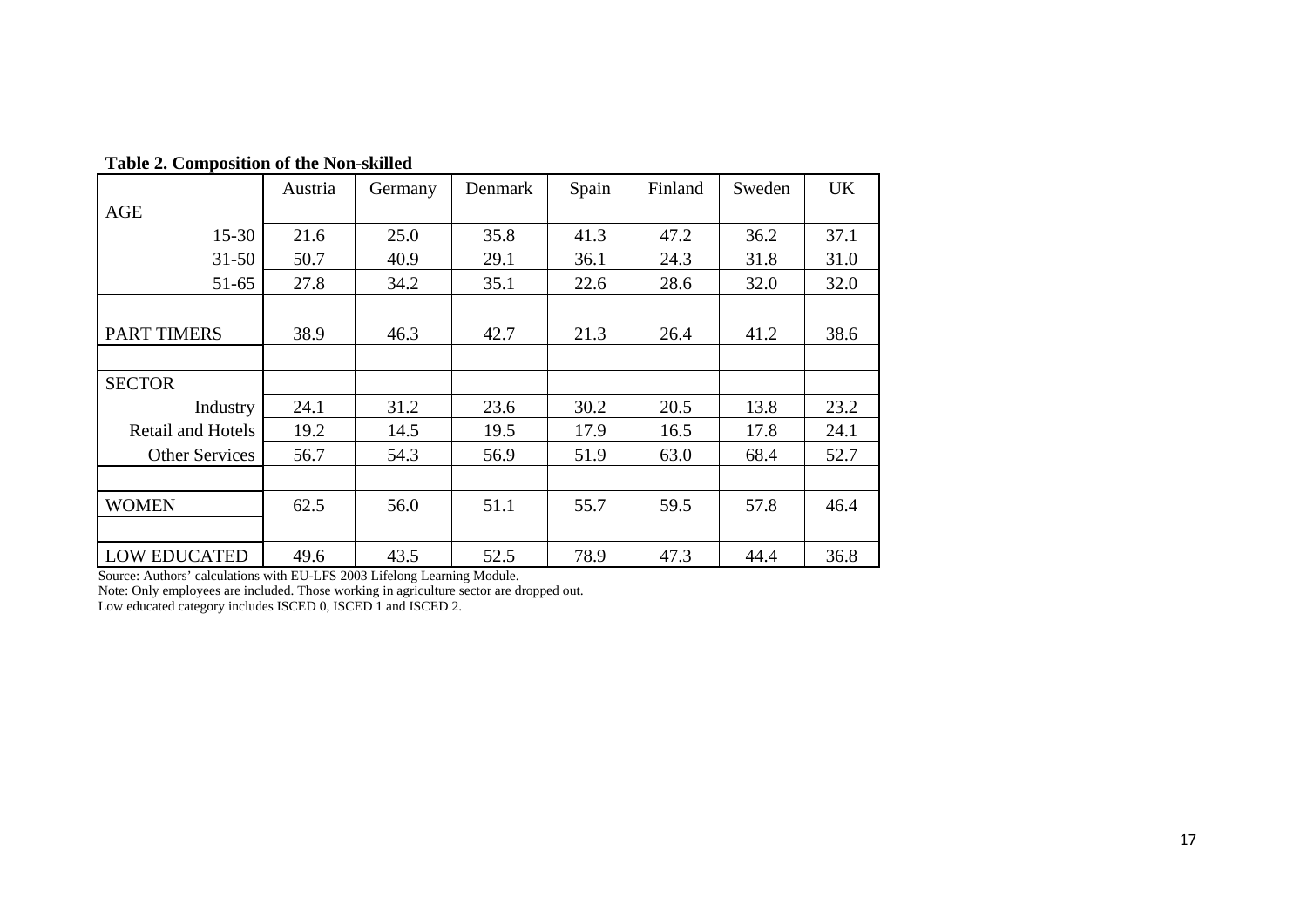|           |                 |                  |        |                 |                      | $\sim$                   |             |                           |
|-----------|-----------------|------------------|--------|-----------------|----------------------|--------------------------|-------------|---------------------------|
|           | Legislators and | Technicians and  |        | Service Workers | <b>Craft Related</b> | <b>Plant and Machine</b> | Elementary  | All                       |
|           | Professionals   | Associate Proff. | Clerks | and Sales       | Workers              | <b>Operators</b>         | Occupations | <i><b>Occupations</b></i> |
| AT        | 3.1             | 5.4              | 9.4    | 26.2            | 15.3                 | 8.6                      | 31.9        | 17.9                      |
| DE        | 7.9             | 18.8             | 26.4   | 50.1            | 34.1                 | 30.6                     | 54.2        | 24.1                      |
| DK        | 5.5             | 8.1              | 12.5   | 29.3            | 16.2                 | 15.4                     | 23.0        | 12.3                      |
| ES        | 3.6             | 12.5             | 14.3   | 28.4            | 19.6                 | 15.4                     | 31.9        | 19.2                      |
| FI        | 3.7             | 7.9              | 10.0   | 23.7            | 15.3                 | 15.0                     | 30.1        | 13.7                      |
| <b>SE</b> | 11.2            | 12.9             | 19.0   | 25.9            | 18.0                 | 15.8                     | 30.8        | 17.0                      |
| UK        | 6.7             | 8.6              | 18.5   | 46.7            | 17.0                 | 24.8                     | 43.0        | 21.3                      |

**Table 3. Incidence of low-pay by occupational class, 2003-2005 (%, headcount 3-year average)** 

Source: Author's calculations from EU-SILC Personal Register 2003-2005, 3-year averages (2-year averages in the cases of Germany and UK as no data is available for 2003; 1-year average in the case of Spain for 2005).

Notes: Data has been weighted. Based on full-time and part-time workers. Countries' hourly pays were constructed from "income period. "Low-pay" is defined as 2/3 median wage. Occupational categories are based on the ISCO-88 classification. Armed Forces and Skilled Agricultural Workers are excluded. Occupational classes I and II have been combined.

AT: Austria, DE: Germany, DK: Denmark, ES: Spain, FI: Finland, SE: Sweden, UK: United Kingdom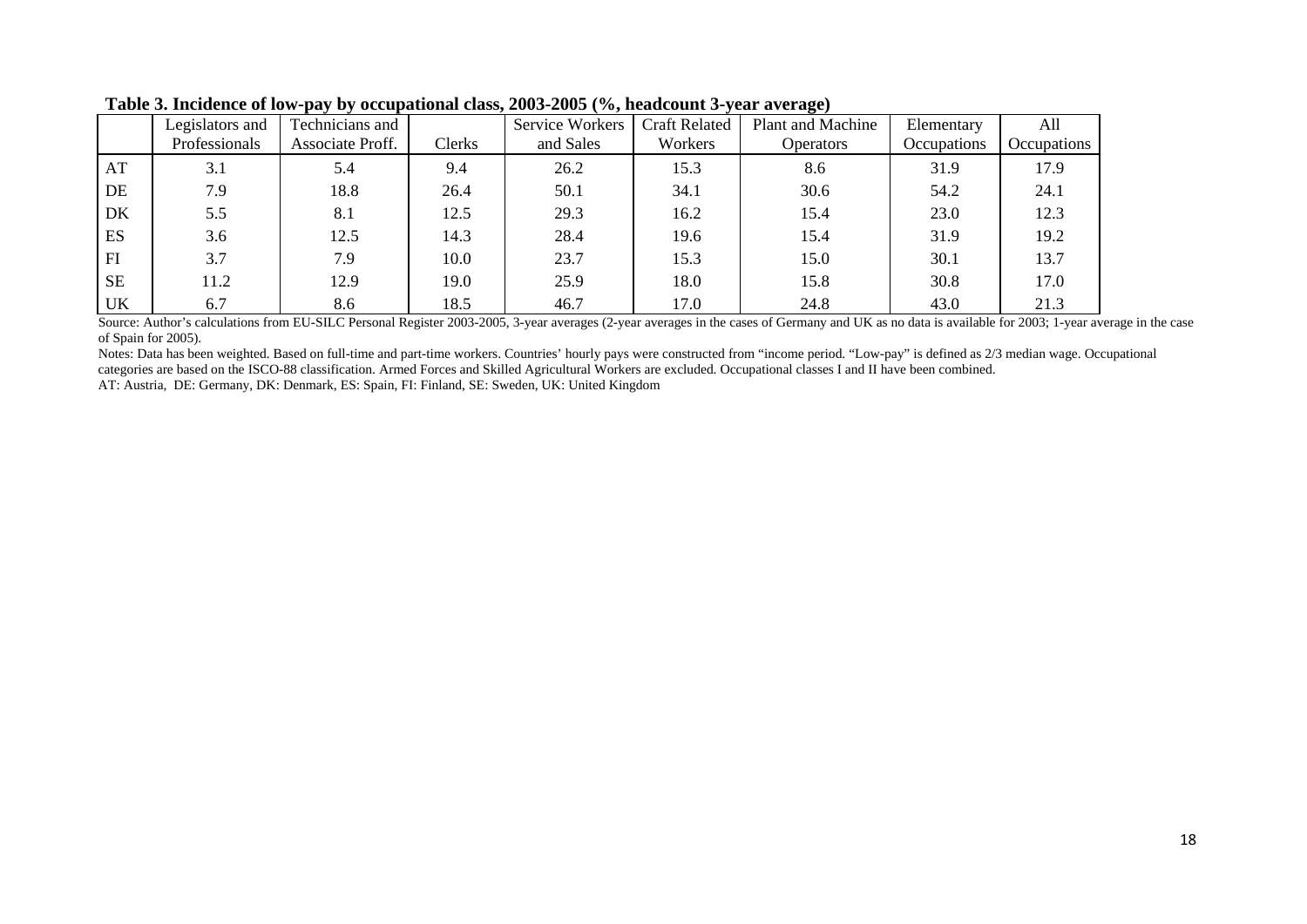|                                         | Model 1            |           | Model 2            |           |  |
|-----------------------------------------|--------------------|-----------|--------------------|-----------|--|
|                                         | <b>Odds Ratios</b> | Std. Err. | <b>Odds Ratios</b> | Std. Err. |  |
| COUNTRY (Ref. Cat. UK)                  |                    |           |                    |           |  |
| AT                                      | $0.542***$         | $-0.042$  | $0.468***$         | $-0.054$  |  |
| $\rm DE$                                | $1.270**$          | $-0.113$  | $1.352*$           | $-0.168$  |  |
| DK                                      | $0.321***$         | $-0.031$  | $0.408***$         | $-0.069$  |  |
| ES                                      | $0.513***$         | $-0.032$  | $0.315***$         | $-0.034$  |  |
| ${\rm FI}$                              | $0.438***$         | $-0.035$  | $0.312***$         | $-0.049$  |  |
| $\rm SE$                                | $0.502***$         | $-0.052$  | $0.414***$         | $-0.073$  |  |
| AGE (Ref. Cat. 15-30)                   |                    |           |                    |           |  |
| $31 - 50$                               |                    |           | $0.616***$         | $-0.037$  |  |
| 51-65                                   |                    |           | $0.527***$         | $-0.038$  |  |
|                                         |                    |           |                    |           |  |
| PART-TIMERS                             |                    |           | $1.294***$         | $-0.074$  |  |
| SECTOR (Ref. Cat. Agriculture)          |                    |           |                    |           |  |
| Industry                                |                    |           | $0.418***$         | $-0.042$  |  |
| Services I                              |                    |           | $0.700**$          | $-0.074$  |  |
| Services II                             |                    |           | $0.483***$         | $-0.045$  |  |
|                                         |                    |           |                    |           |  |
| <b>FEMALES</b>                          |                    |           | $0.518**$          | $-0.026$  |  |
| LOW-EDUCATION                           |                    |           | $0.745***$         | $-0.038$  |  |
| MARITAL STATUS (Ref. Cat. Non-married)  |                    |           | $0.772***$         | $-0.036$  |  |
|                                         |                    |           |                    |           |  |
| WORKPLACE SIZE (Ref. Cat. 10 or less)   |                    |           |                    |           |  |
| 11-19                                   |                    |           | $0.662***$         | $-0.05$   |  |
| 20-49                                   |                    |           | $0.605***$         | $-0.045$  |  |
| $50+$                                   |                    |           | $0.464***$         | $-0.034$  |  |
| CONTRACT (Ref. Cat. Permanent)          |                    |           | 1.874 ***          | $-0.101$  |  |
| SUPERIVISORY (Ref. Cat. Nonsupervisory) |                    |           | $0.464***$         | $-0.042$  |  |
| <b>CONSTANT</b>                         | $0.898$ (n.s.)     | $-0.057$  | $7.763**$          | $-1.612$  |  |
|                                         |                    |           |                    |           |  |
| $R^2$                                   | 0.0258             |           | 0.1211             |           |  |
| Number of cases                         | 29632              |           | 23854              |           |  |

#### **Table 4. Country difference in incidence of low-pay amongst the non-skilled, 2003-2005**

Source: Author's calculations from EU-SILC Personal Register pooled 2003-2005 waves, with year dummies (not reported). Notes: Odds ratios reported. Data has been weighted. Bold countries' hourly pay was constructed from "income period". "Low-pay" is defined as 2/3 median wage. \*\*\* p<0.001; \*\*; p<0.01; p<0.05; ns not significant.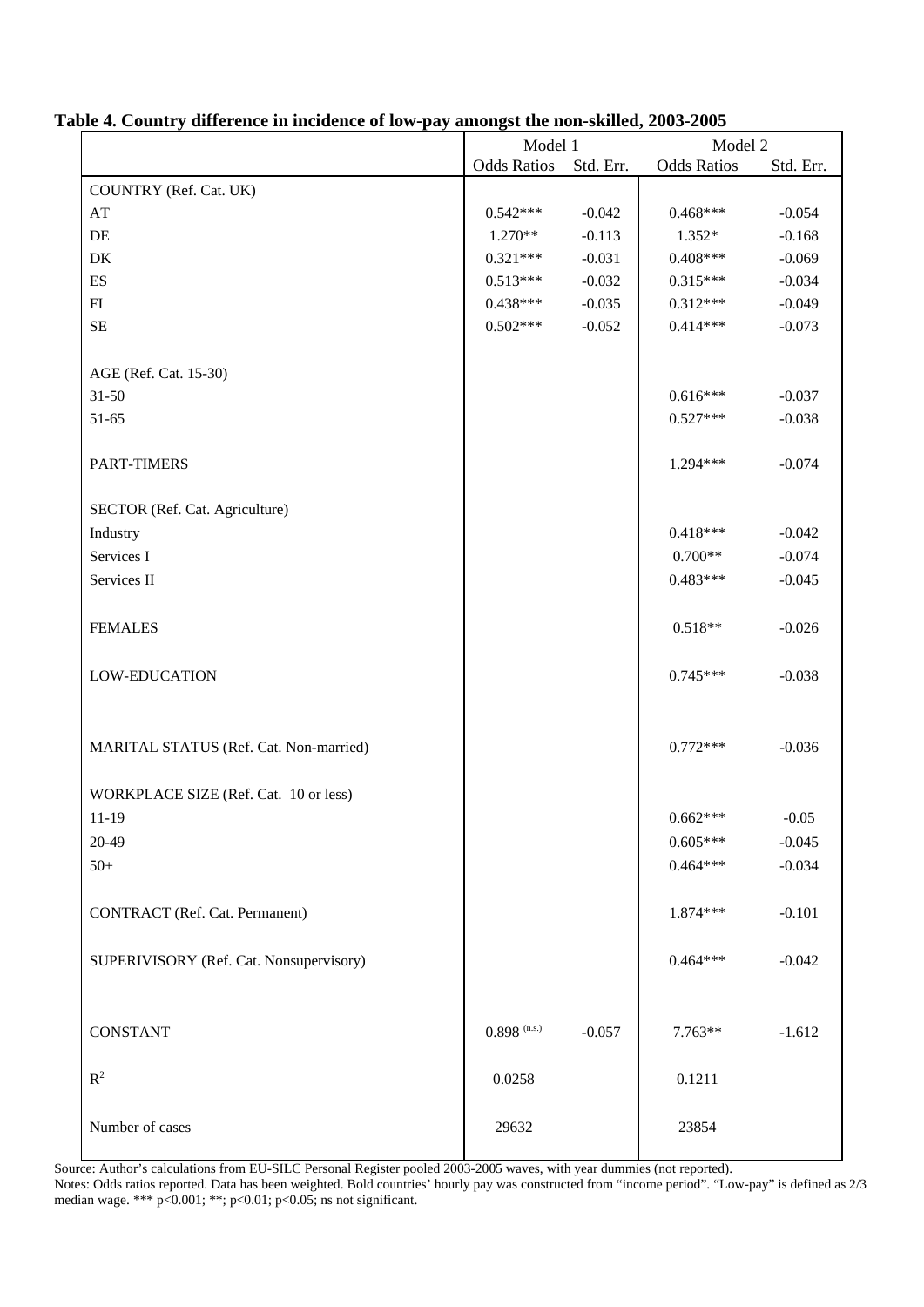|           |            |                 |                  |        |                        | Craft   | Plant and        |             |
|-----------|------------|-----------------|------------------|--------|------------------------|---------|------------------|-------------|
|           |            | Legislators and | Technicians and  |        | <b>Service Workers</b> | Related | Machine          | Elementary  |
|           |            | Professionals   | Associate Proff. | Clerks | and Sales              | Workers | <b>Operators</b> | Occupations |
| AT        | $\%$       | 44.3            | 36.0             | 28.6   | 17.2                   | 16.1    | 12.3             | 7.0         |
|           | Mean hours | 53.4            | 57.3             | 49.2   | 49.2                   | 55.5    | 51.5             | 53.3        |
| DE        | $\%$       | 26.2            | 17.8             | 11.2   | 8.9                    | 6.9     | 4.9              | 2.4         |
|           | Mean hours | 58.1            | 66.7             | 76.0   | 75.2                   | 92.4    | 63.9             | 130.0       |
|           | $\%$       | 57.8            | 52.0             | 38.8   | 36.6                   | 33.2    | 30.9             | 24.8        |
| DK        | Mean hours | 55.2            | 55.2             | 55.7   | 66.6                   | 65.9    | 97.0             | 90.4        |
| <b>ES</b> | $\%$       | 21.6            | 14.1             | 11.4   | 7.4                    | 5.5     | 5.4              | 3.1         |
|           | Mean hours | 88.9            | 88.7             | 75.0   | 106.0                  | 98.5    | 89.8             | 109.1       |
| FI        | $\%$       | 61.6            | 55.0             | 39.8   | 39.9                   | 24.9    | 22.3             | 23.2        |
|           | Mean hours | 48.1            | 42.4             | 39.2   | 36.3                   | 55.9    | 34.9             | 43.4        |
| <b>SE</b> | $\%$       | 71.3            | 61.5             | 39.8   | 43.3                   | 30.3    | 25.6             | 28.1        |
|           | Mean hours | 40.6            | 40.5             | 29.7   | 29.8                   | 30.1    | 36.4             | 27.4        |
| UK        | $\%$       | 48.5            | 47.2             | 28.9   | 27.8                   | 24.5    | 16.2             | 13.6        |
|           | Mean hours | 22.6            | 26.2             | 23.5   | 29.9                   | 29.3    | 27.1             | 25.1        |
| Total     | $\%$       | 36.7            | 26.3             | 18.6   | 16.8                   | 10.8    | 9.8              | 7.0         |
|           | Mean hours | 46.6            | 53.4             | 48.8   | 50.9                   | 66.0    | 52.2             | 59.2        |

**Table 5. Incidence of job-related training and duration of the training in hours by occupational class (%)** 

Source: Authors' calculations with EU-LFS 2003 Lifelong Learning Module.

Note: The Occupational classifications are based on ISCO-88. The Armed forces and skilled agricultural and fishery workers categories are excluded from the analysis. Occupational classes I and II are combined. The sample excludes respondents who have either been apprentice/student in the last 12 months or those who were unemployed one year prior to the survey. AT: Austria, DE: Germany, DK: Denmark, ES: Spain, FI: Finland, SE: Sweden, UK: United Kingdom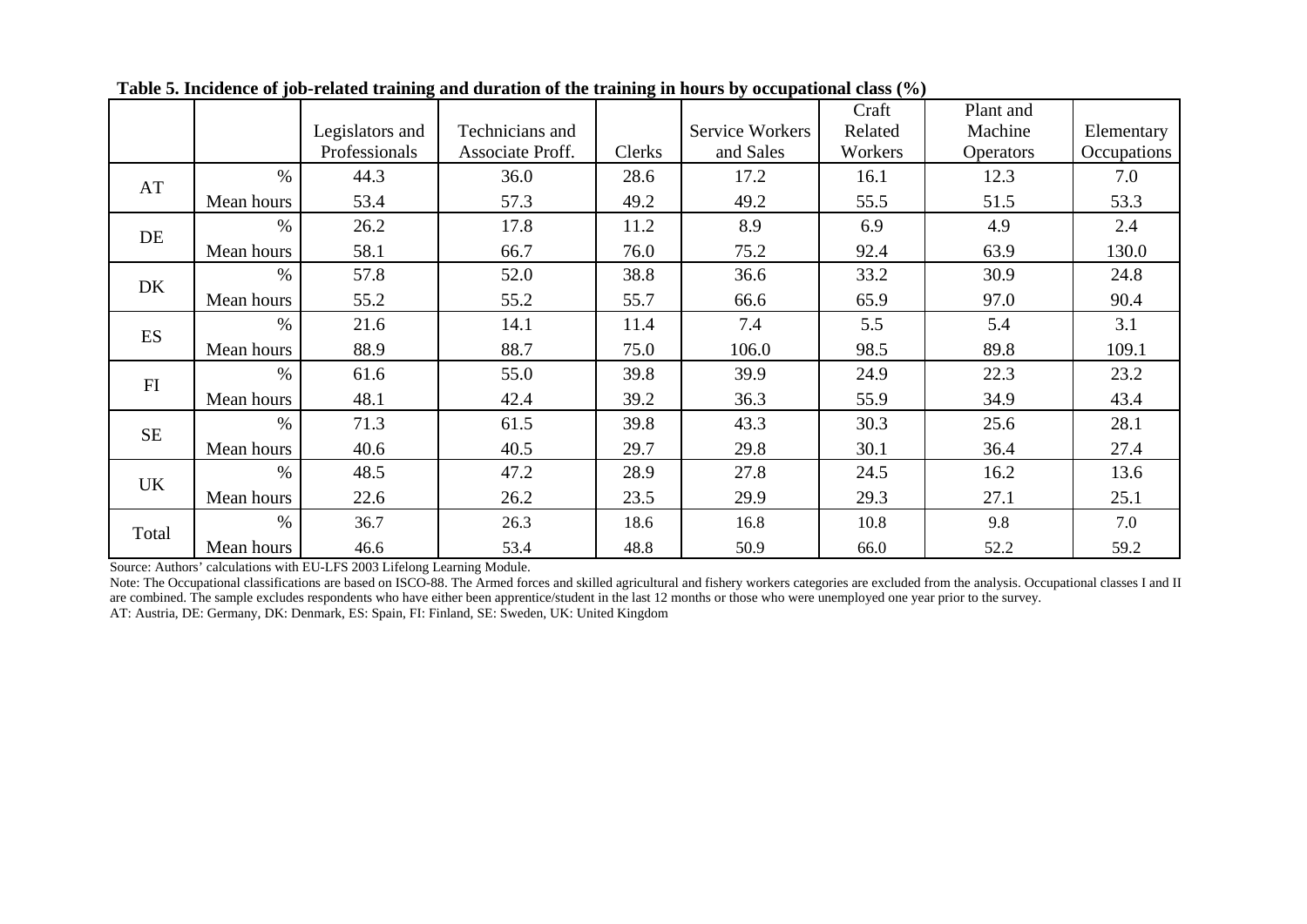|                             |                   |          | Incidence of work-related training |                | Duration of work-related training (in hours) |          |                            |          |
|-----------------------------|-------------------|----------|------------------------------------|----------------|----------------------------------------------|----------|----------------------------|----------|
|                             | Model 1           |          | Model 2                            |                | Model 3                                      |          | Model 4                    |          |
|                             | <b>Odd Ratios</b> | St. Err. | <b>Odd Ratios</b>                  | $\rm St.$ Err. | Coef.                                        | St. Err. | Coef.                      | St. Err. |
| COUNTRY (Ref. Cat. UK)      |                   |          |                                    |                |                                              |          |                            |          |
| Austria                     | $0.478***$        | (0.047)  | $0.43***$                          | (0.044)        | 28.230*                                      | (14.122) | 30.779**                   | (10.557) |
| Germany                     | $0.156***$        | (0.011)  | $0.142***$                         | (0.012)        | 104.918***                                   | (11.393) | 67.896***                  | (9.321)  |
| Denmark                     | 2.089***          | (0.196)  | 1.978***                           | (0.217)        | 65.338***                                    | (12.961) | 44.819***                  | (10.624) |
| Spain                       | $0.202***$        | (0.014)  | $0.23***$                          | (0.020)        | 84.012***                                    | (10.470) | 57.002***                  | (8.965)  |
| Finland                     | 1.916***          | (0.137)  | $2.009***$                         | (0.166)        | $18.324$ (n.s.)                              | (9.668)  | 4.216 $^{(n.s.)}$          | (8.183)  |
| Sweden                      | $2.480***$        | (0.278)  | $2.273***$                         | (0.261)        | $2.331$ (n.s.)                               | (14.505) | $9.862$ <sup>(n.s.)</sup>  | (11.036) |
|                             |                   |          |                                    |                |                                              |          |                            |          |
| AGE (Ref. Cat. 15-30)       |                   |          |                                    |                |                                              |          |                            |          |
| $31 - 50$                   |                   |          | $1.052$ (n.s.)                     | (0.068)        |                                              |          | $-18.992**$                | (6.550)  |
| 51-65                       |                   |          | $0.908$ (n.s.)                     | (0.065)        |                                              |          | $-24.450***$               | (7.420)  |
|                             |                   |          |                                    |                |                                              |          |                            |          |
| <b>PARTTIMERS</b>           |                   |          | $0.557***$                         | (0.040)        |                                              |          | $6.022$ (n.s.)             | (7.586)  |
|                             |                   |          |                                    |                |                                              |          |                            |          |
| SECTOR (Ref.Cat. Industry)  |                   |          |                                    |                |                                              |          |                            |          |
| Retail and Hotels           |                   |          | $1.033$ (n.s.)                     | (0.088)        |                                              |          | $-4.412$ <sup>(n.s.)</sup> | (8.708)  |
| Other Service               |                   |          | $1.193**$                          | (0.078)        |                                              |          | $-6.395$ <sup>(n.s.)</sup> | (6.600)  |
|                             |                   |          |                                    |                |                                              |          |                            |          |
| <b>FEMALES</b>              |                   |          | $0.820*$                           | (0.050)        |                                              |          | $-0.289$ (n.s.)            | (6.263)  |
|                             |                   |          |                                    |                |                                              |          |                            |          |
| <b>LOW-EDUCATION</b>        |                   |          | $0.509***$                         | (0.030)        |                                              |          | $-1.850$ (n.s.)            | (6.081)  |
|                             |                   |          |                                    |                |                                              |          |                            |          |
| <b>CONSTANT</b>             |                   |          |                                    |                | 25.060***                                    | 5.537    | 40.141***                  | (7.473)  |
|                             |                   |          |                                    |                |                                              |          |                            |          |
| R squared (Pseudo/Adjusted) | 0.121             |          | 0.162                              |                | 0.062                                        |          | 0.059                      |          |
|                             |                   |          |                                    |                |                                              |          |                            |          |
| Number of cases             | 30259             |          | 22583                              |                | 1991                                         |          | 1693                       |          |

**Table 6. Country differences in incidence and duration of work-related training among the non-skilled** 

Data: EU-LFS 2003 Lifelong Learning Module Note: Model 1 and Model 2 are Logistic Regression Estimations, Model 3 and Model 4 are Ordinary Least Square Estimations. \*\*\*: P<0.001, \*\*: P<0.01, \*: P<0.05, (n.s.): Not significant. Low educated category includes ISCED 0, ISCED 1 and ISCED 2.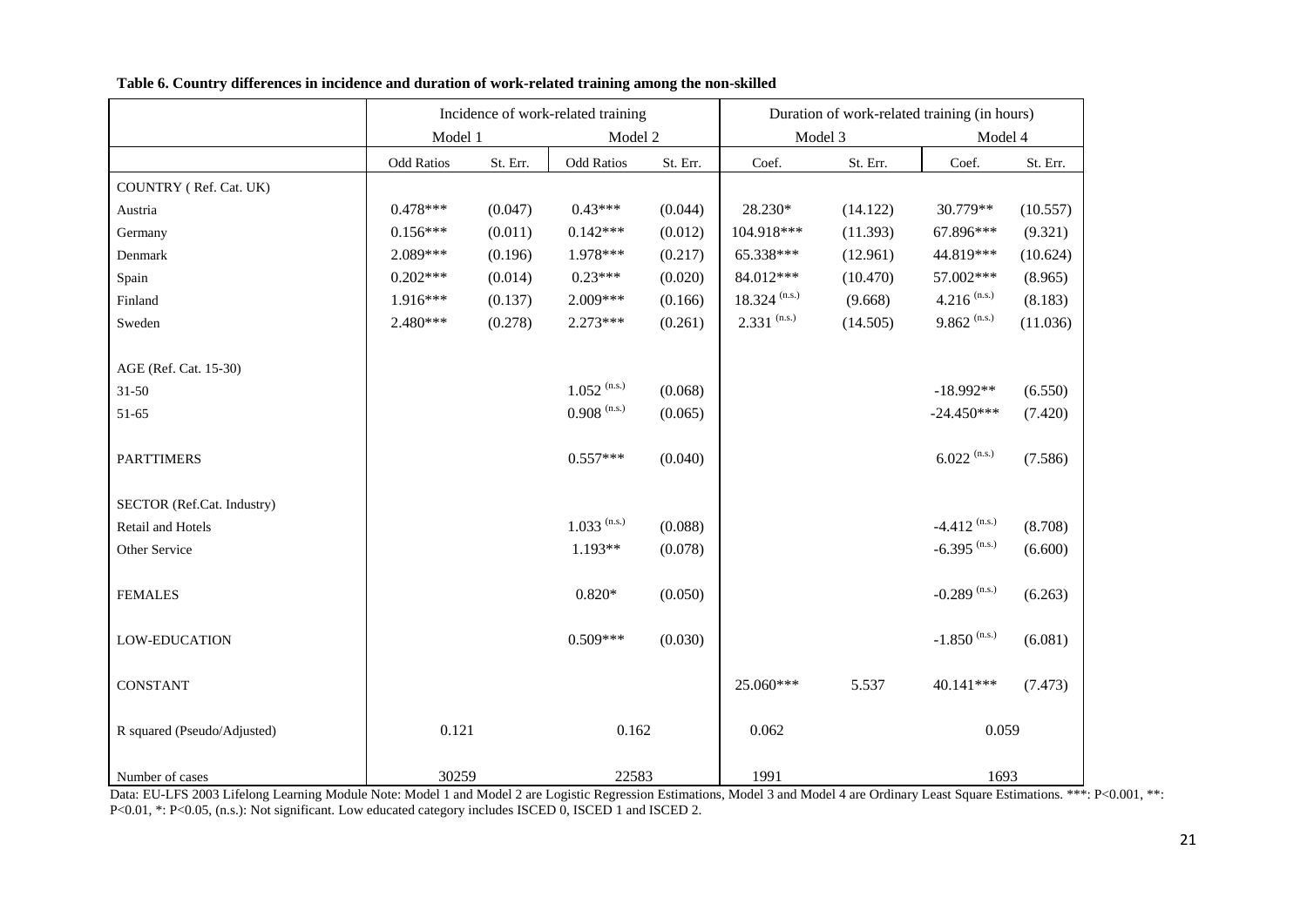|           |                                  |                                     |        | Service                     |                                 |                                              |                           |
|-----------|----------------------------------|-------------------------------------|--------|-----------------------------|---------------------------------|----------------------------------------------|---------------------------|
|           | Legislators and<br>Professionals | Technicians and<br>Associate Proff. | Clerks | Workers and<br><b>Sales</b> | <b>Craft Related</b><br>Workers | <b>Plant and Machine</b><br><b>Operators</b> | Elementary<br>Occupations |
| AT        | 5.1                              | 3.2                                 | 4.2    | 11.1                        | 13.0                            | 2.9                                          | 4.7                       |
| DE        | 10.7                             | 11.7                                | 10.5   | 13.9                        | 14.9                            | 6.8                                          | 9.2                       |
| DK        | 9.6                              | 9.6                                 | 11.7   | 18.0                        | 10.2                            | 7.1                                          | 15.8                      |
| ES        | 21.6                             | 20.5                                | 23.9   | 31.6                        | 38.1                            | 25.2                                         | 47.1                      |
| FI        | 15.8                             | 16.7                                | 16.1   | 23.8                        | 13.4                            | 10.5                                         | 26.6                      |
| <b>SE</b> | 10.0                             | 7.3                                 | 16.0   | 23.5                        | 9.0                             | 10.1                                         | 21.6                      |
| UK        | 5.6                              | 5.6                                 | 6.0    | 6.9                         | 2.6                             | 3.9                                          | 6.3                       |
| Total     | 11.2                             | 10.7                                | 12.6   | 18.4                        | 14.4                            | 9.5                                          | 18.7                      |

**Table 7. Incidence of temporary work contract among occupational classes (%)** 

#### **Table 8. Incidence of experiencing unemployment among occupational classes (%)**

|           | Legislators and | Technicians and  |        | Service<br>Workers and | <b>Craft Related</b> | Plant and Machine | Elementary  |
|-----------|-----------------|------------------|--------|------------------------|----------------------|-------------------|-------------|
|           | Professionals   | Associate Proff. | Clerks | <b>Sales</b>           | Workers              | <b>Operators</b>  | Occupations |
| AT        | 0.9             | 0.8              | 1.3    | 2.5                    | 2.5                  | 2.2               | 3.3         |
| DE        | 3.3             | 4.3              | 5.3    | 7.3                    | 9.9                  | 9.4               | 12.6        |
| DK        | 5.3             | 6.3              | 11.3   | 7.7                    | 4.6                  | 12.0              | 12.3        |
| ES        | 5.4             | 7.9              | 11.6   | 14.8                   | 9.9                  | 8.3               | 18.5        |
| H         | 2.7             | 4.1              | 7.1    | 7.4                    | 9.4                  | 8.2               | 12.2        |
| <b>SE</b> | 1.3             | 1.4              | 4.0    | 2.4                    | 3.1                  | 3.9               | 3.7         |
| <b>UK</b> | 1.3             | 1.6              | 2.4    | 3.0                    | 2.5                  | 4.0               | 5.5         |
| Total     | 2.9             | 3.8              | 6.2    | 6.4                    | 6.0                  | 6.8               | 9.7         |

Source: Author's calculations with EU-LFS 2003 Lifelong Learning Module.

Note: The Occupational classifications are based on ISCO-88. The Armed forces and skilled agricultural and fishery workers categories are excluded from the analysis. Occupational classes I and II are combined. Only employees are included. Those working in agriculture sector are dropped out. AT: Austria, DE: Germany, DK: Denmark, ES: Spain, FI: Finland, SE: Sweden, UK: United Kingdom